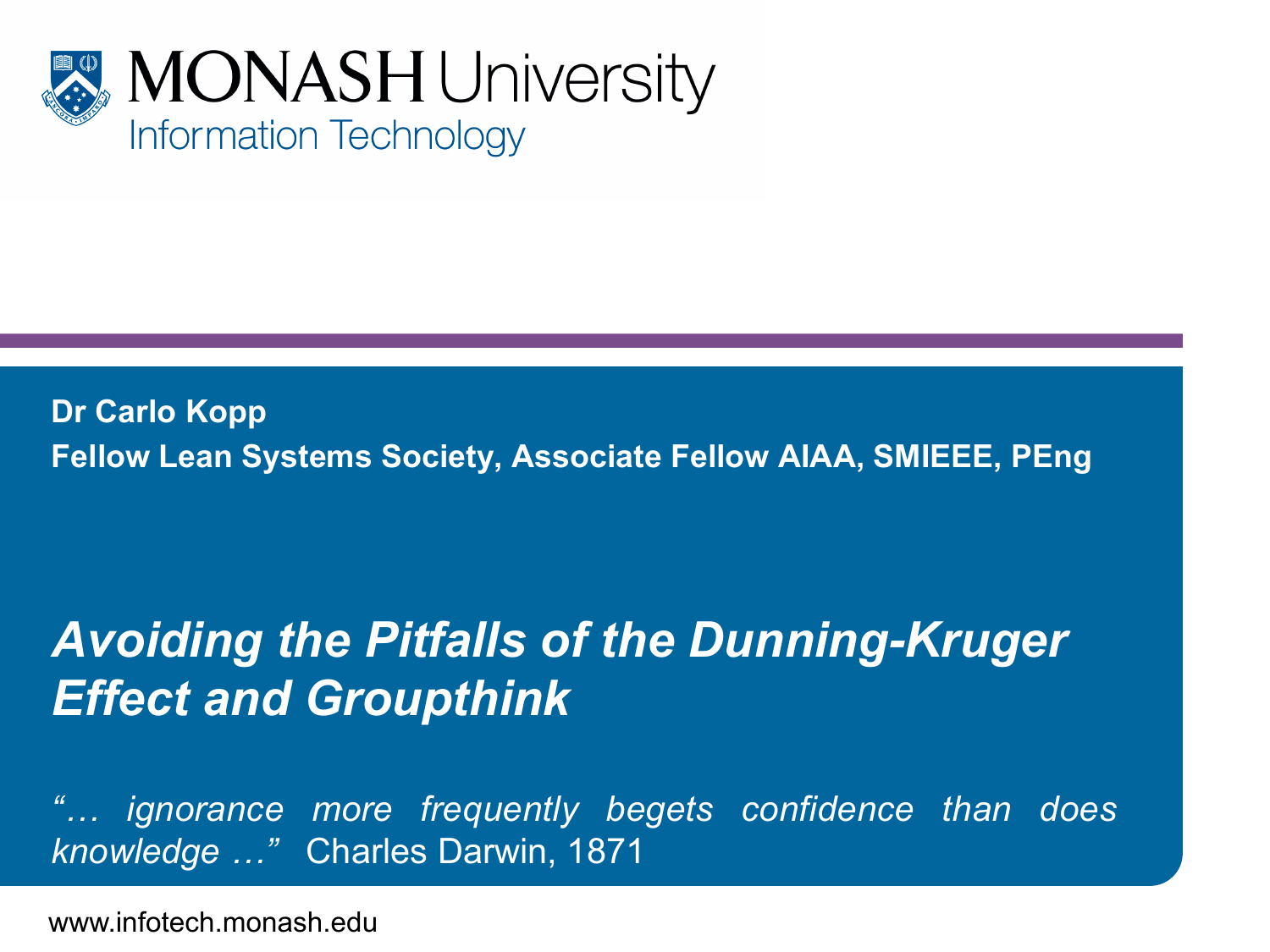# Why Study Organisational Psychology?

- **Organisations are made up of people, and people individually and in groups are prone to behaviours that are self-destructive, or contrary to the purpose of the organisation;**
- **The "***Dunning-Kruger effect"* **was first described in 1999; "***Groupthink"* **was first described in 1972;**
- **History books are replete with examples of both, going back centuries, with catastrophic outcomes;**
- *Understanding how and why the Dunning-Kruger effect and Groupthink arise is the best way not to become yet another case study for academic papers!*

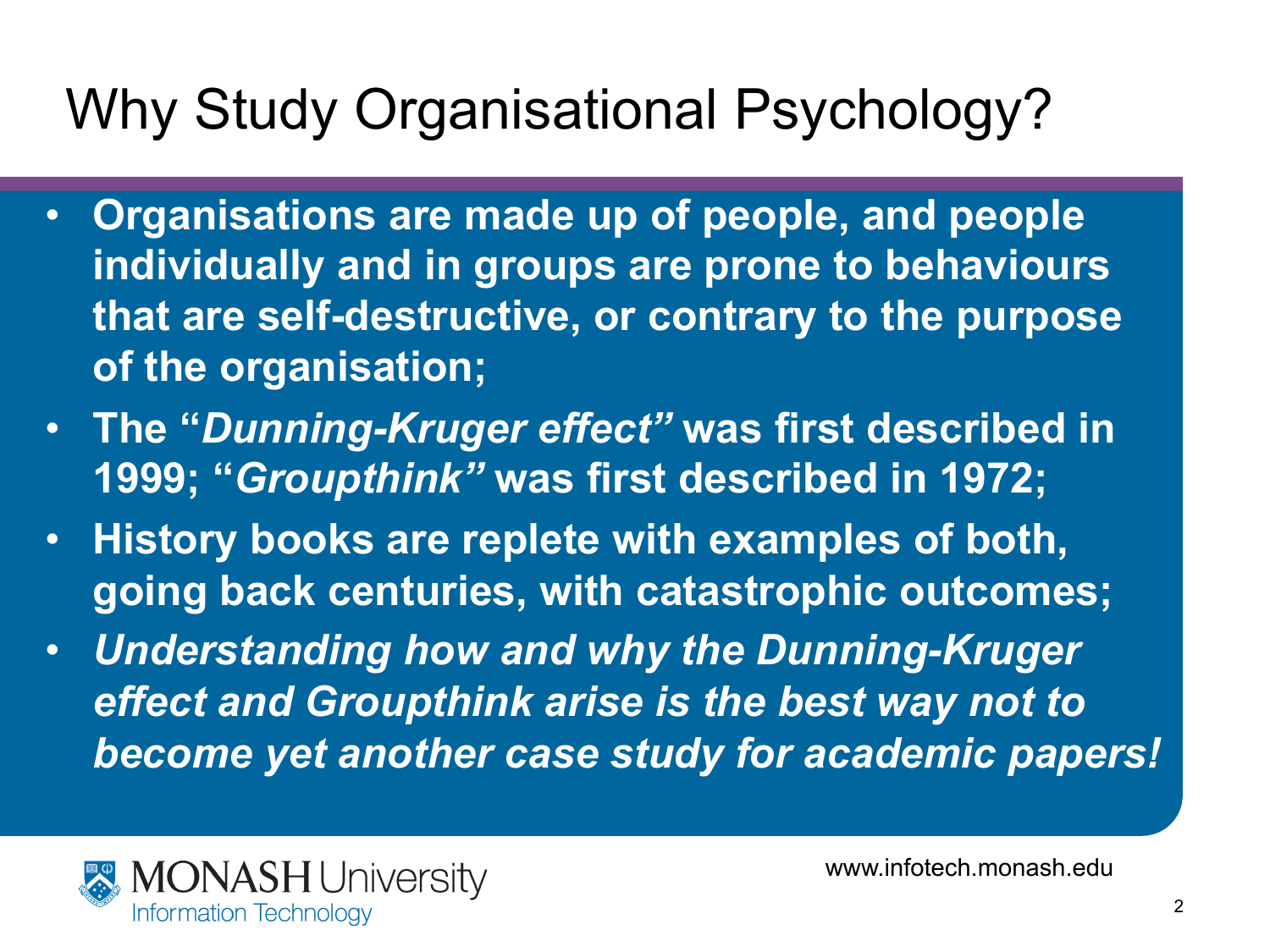# What is the Dunning Kruger Effect? (1)

*"The Dunning–Kruger effect is a cognitive bias in which relatively unskilled persons suffer illusory superiority, mistakenly assessing their ability to be much higher than it really is. Dunning and Kruger attributed this bias to a metacognitive inability of the unskilled to recognize their own ineptitude and evaluate their own ability accurately. Their research also suggests corollaries: highly skilled individuals may underestimate their relative competence and may erroneously assume that tasks which are easy for them are also easy for others."* **–** 

on of Dunning-Kruger Effe

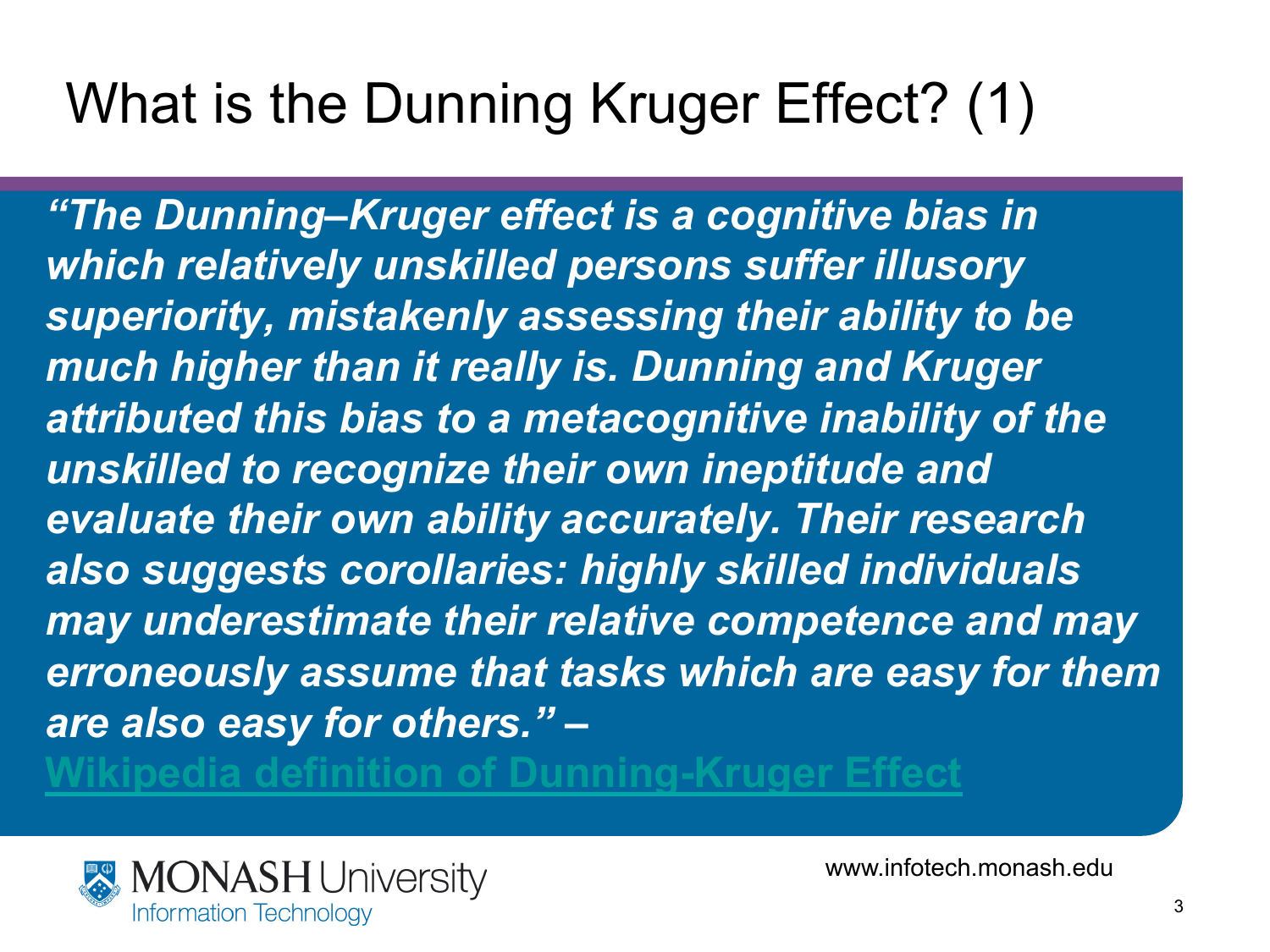# What is the Dunning Kruger Effect? (2)

- **RationalWiki:** *"people who are too stupid to know how stupid they are";*
- **The Dunning-Kruger Effect is often derided as being a case of** *"stating the obvious"***, yet the obvious seems to seldom be actually** *"obvious"***;**
- **Dunning and Kruger quantitatively assessed an effect that has been acknowledged since classical times, many times over - examples***:*
- **1.Plato's** *Apology***:** *"the wisest people know that they know nothing."*
- **2. Charles Darwin, 1871:** *"ignorance more frequently begets confidence than does knowledge"*

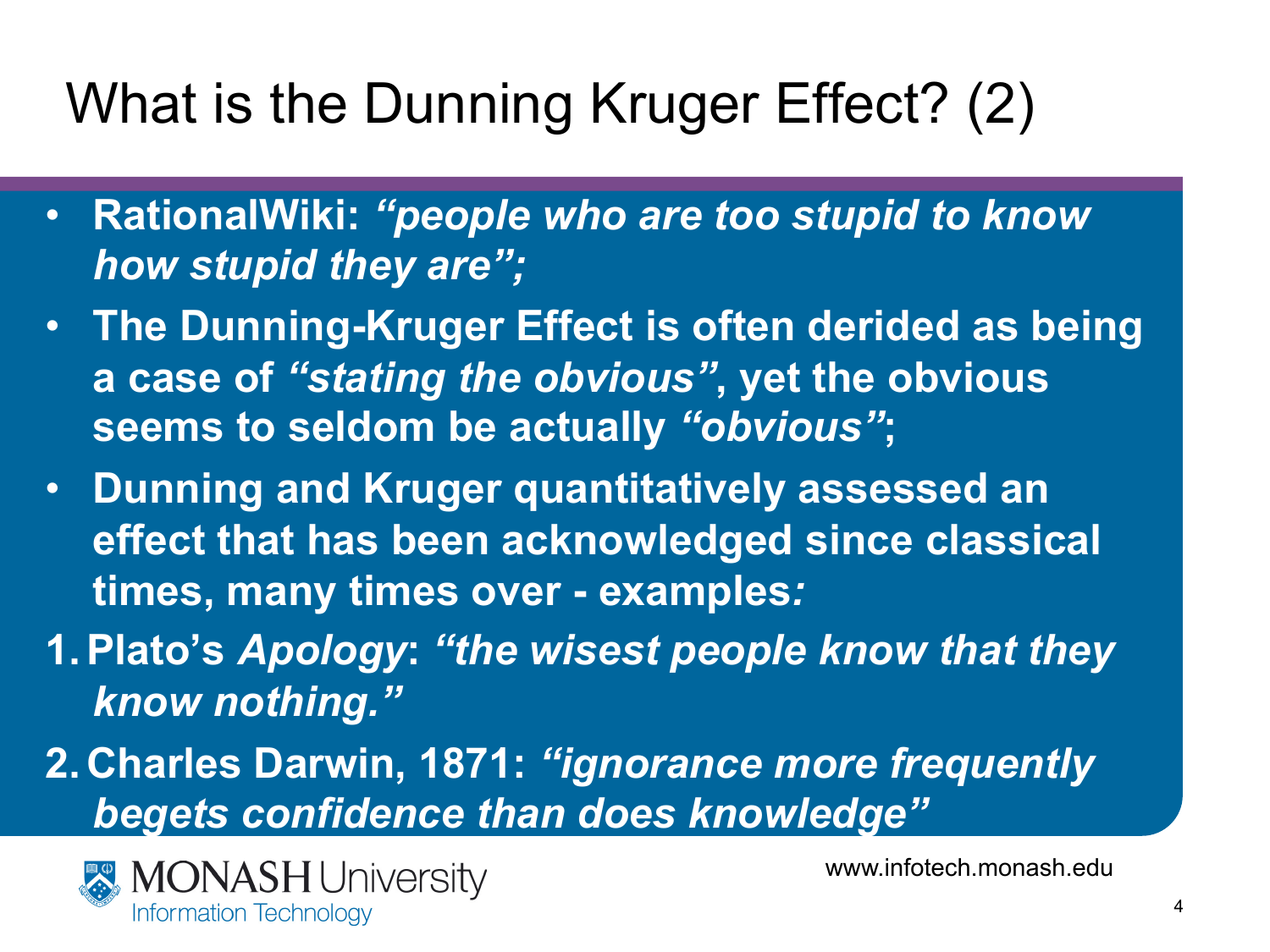# The Dunning-Kruger Effect vs. Decisions (1)

- **Confidence plays a critical role in making decisions;**
- **Confidence is usually defined as the** *objective* **or**  *subjective* **measure of certainty in some belief;**
- **An** *objective* **measure of certainty might be the outcome of an experiment, test or calculation;**
- **A** *subjective* **measure of certainty is how an individual internally assesses their sense or feeling of certainty on some question;**
- **Most people make most decisions on the basis of subjective measures of certainty, based on their feelings of confidence or lack thereof;**

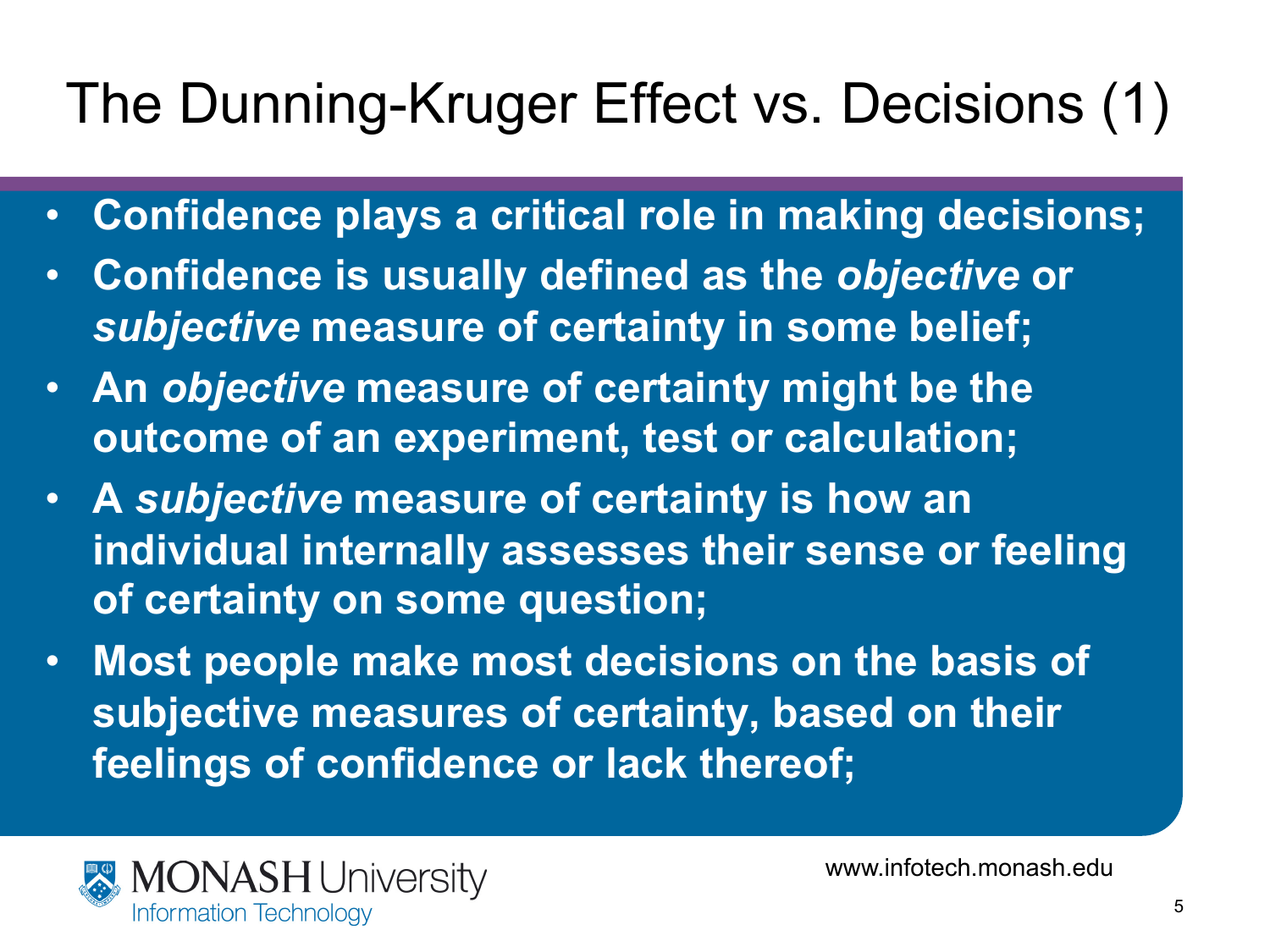# The Dunning-Kruger Effect vs. Decisions (2)

- **Competent leaders, managers or "decision-makers" will analyse problems and use where possible**  *objective* **measures to establish their confidence in outcomes of decisions;**
- **Such a "decision-maker" will use** *subjective* **measures only where well calibrated by experience, using experience to build an inner statistical measure of confidence or** *"subjective probability"***;**
- **If the** *"subjective probability"* **is miscalibrated (i.e. wrong), then the individual's confidence in an outcome will be wrong, and an irrational or wrong decision will result;**

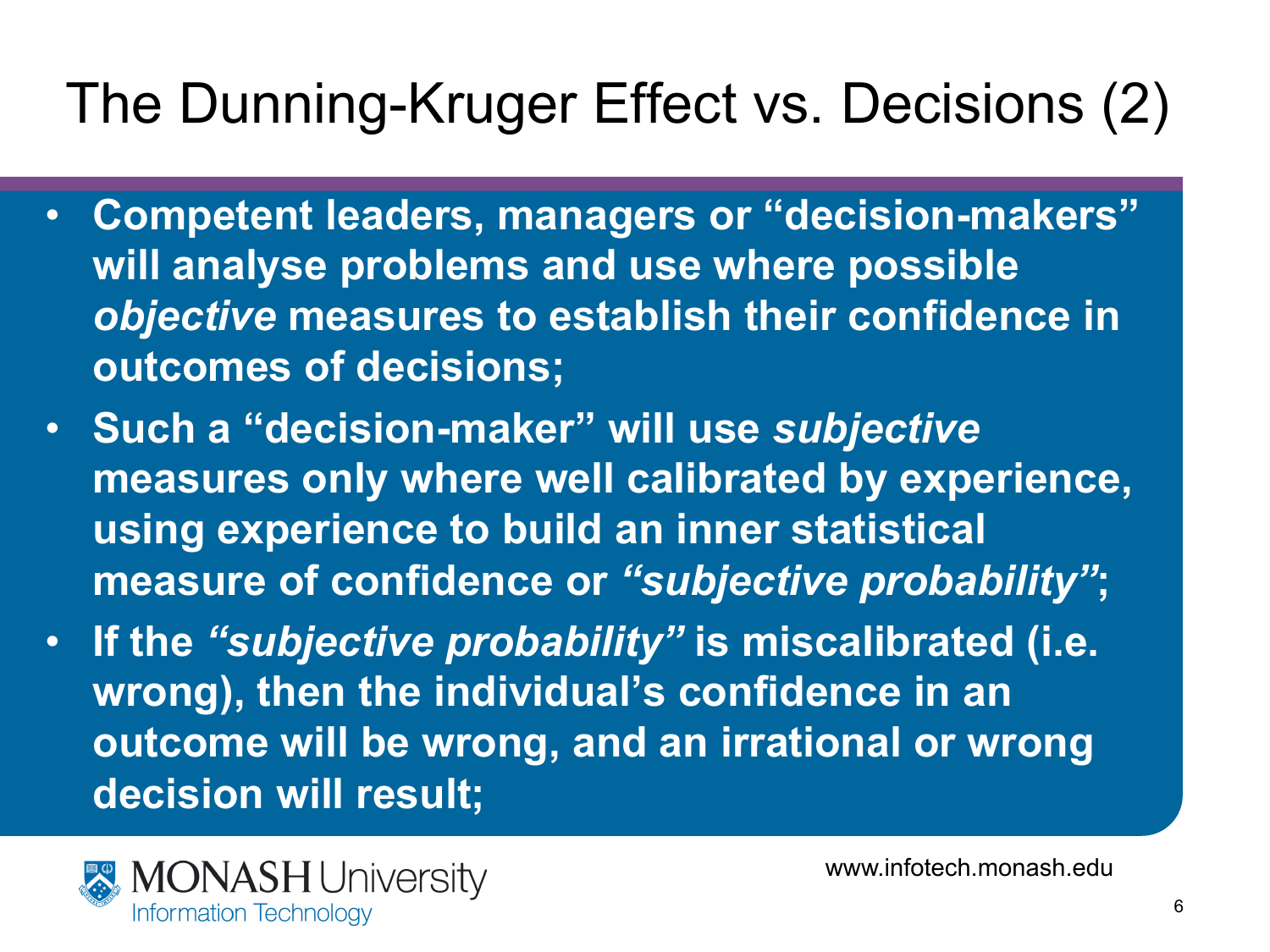#### Dunning-Kruger Effect - Confidence

- **What Dunning and Kruger showed by experiments is that people who do not understand a problem usually show very high confidence levels in related beliefs that are usually incorrect;**
- **This is the problem of** *"not knowing what you do not know"* **– the peculiarity of human psychology is that the less people know, usually the greater their subjective level of confidence in their beliefs, correct or otherwise;**
- **The** *"overconfidence effect"* **is a related problem, where people over-estimate the accuracy of their**  *"subjective probabilities"***;**

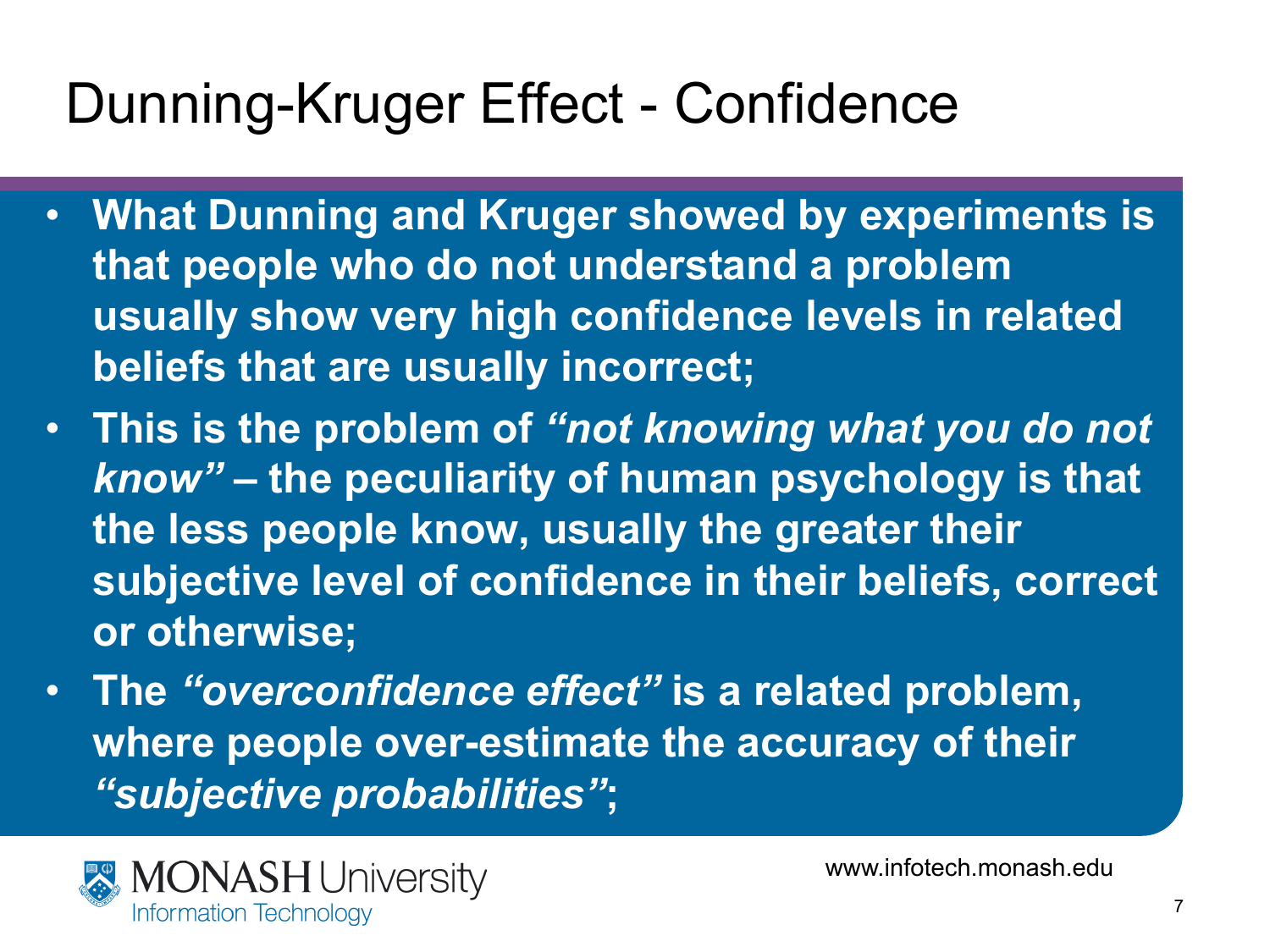#### Dunning-Kruger Effect – Lack of Confidence

- **One of the results of the studies by Dunning and Kruger was that individuals who had a good or better understanding of a problem usually had a lower level of confidence in their own understanding or beliefs;**
- **Burson et al. found that in a number of tasks, both skilled and unskilled did not accurately assess their own potential performance, arguing that** *cognitive bias* **and** *noise* **are determining subjective assessments;**
- *Conclusion? Studies agree that skilled people do not accurately self-assess, studies disagree on the direction / bias of the errors observed!*

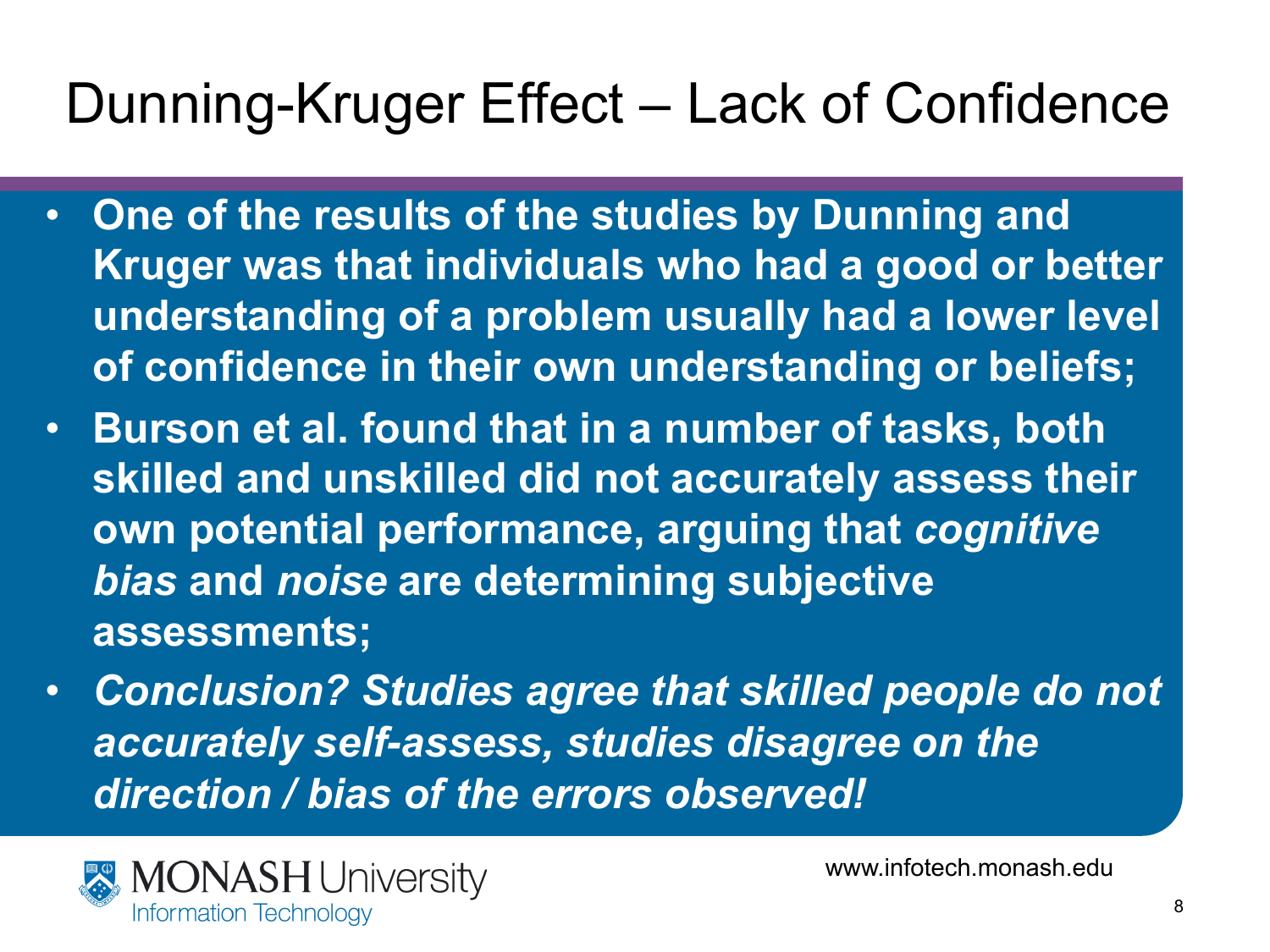# DK Effect – What Does it Teach Us?

- **From the perspectives of decision making in both professional practice and management, what Dunning, Kruger and others in the psychology community show is that subjective** *judgment* **and subjective** *confidence* **are risky measures when making decisions, important or otherwise;**
- **Proper understanding, objective analysis and "number crunching" of data using suitable models are always safer ways of reaching a decision;**
- *Choosing models for analysis and applying them requires good understanding of their limitations!*
- **Proverb:** *"A little knowledge can be dangerous"*

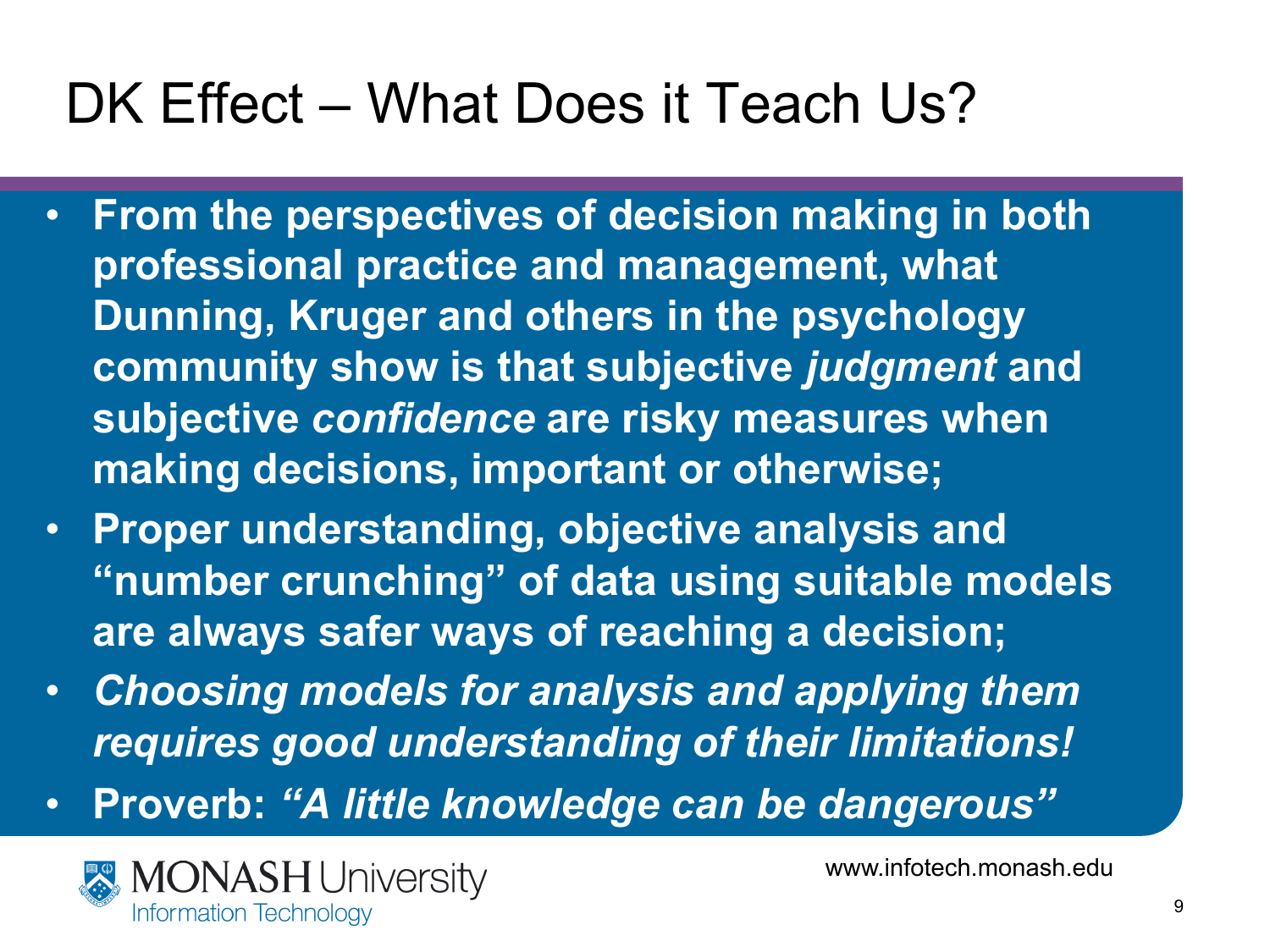### Dunning-Kruger Effect – Playing Safe

- **If you are dealing with a problem other than one successfully solved many times over, there is a risk that you** *"do not know what you do not know"***;**
- **Subjective** *confidence* **is NOT a safe indicator of whether the chosen strategy / approach will be successful, or whether you even understand the problem properly;**
- *Solution? Assume you do not understand the problem and apply critical thinking and scientific method to solving the problem, experimenting if required along the way to test assumptions and conclusions.*

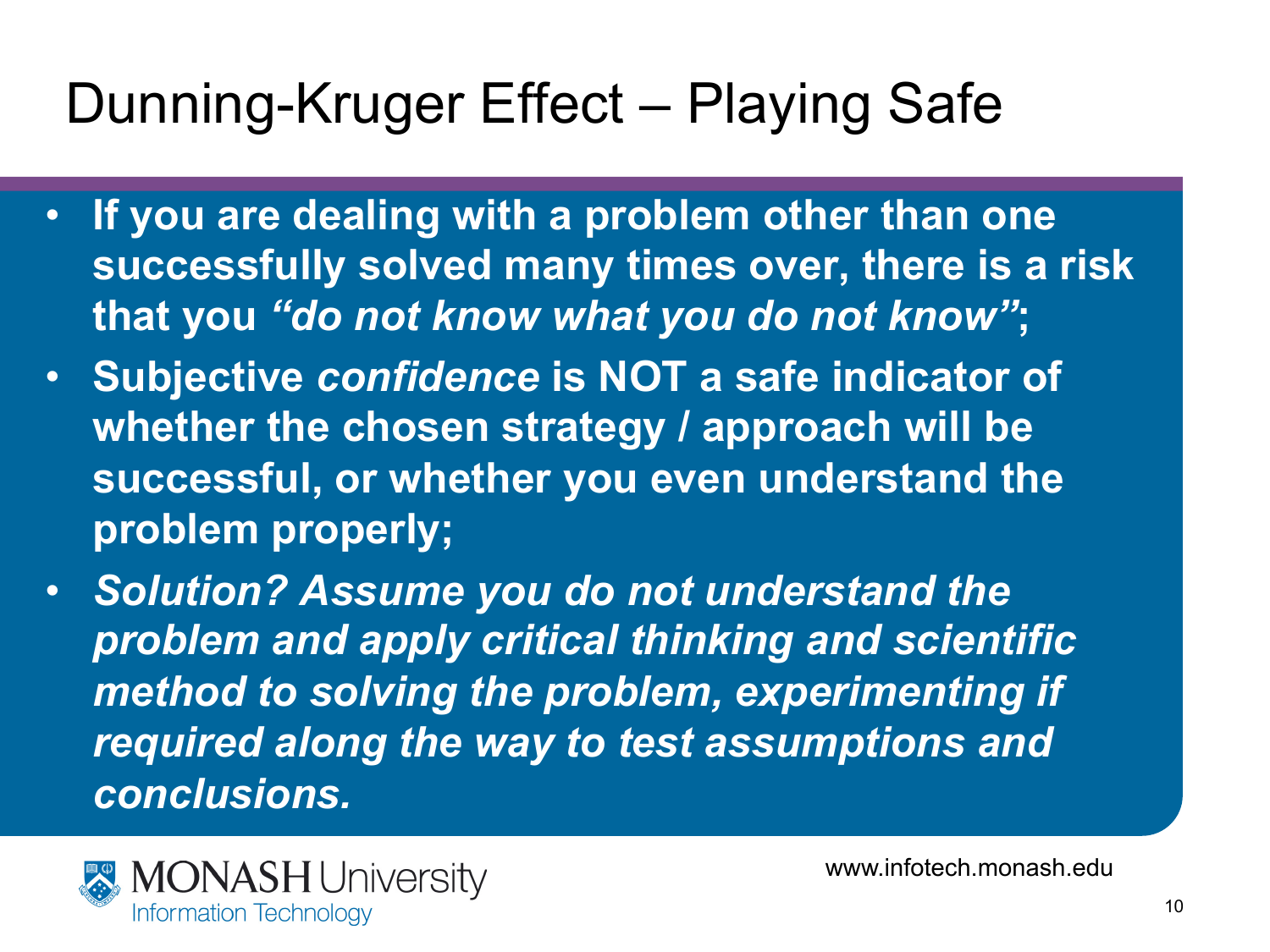#### Dunning-Kruger Effect – Examples

- **The annual "Darwin Awards";**
- **The** *"Policy Based Evidence"* **problem, guessing the answer wrongly and looking for evidence** *a posteriori*  **to justify the initial (usually very wrong) guess;**
- **Many case studies in government and industry of catastrophic decisions made due to a lack of understanding / expertise, resulting high levels of subjective confidence, and a failure to test assumptions and prior beliefs;**
- **Author's 1990s email trailer:**  *"Envy the ignoramus, for he is never in doubt…"*

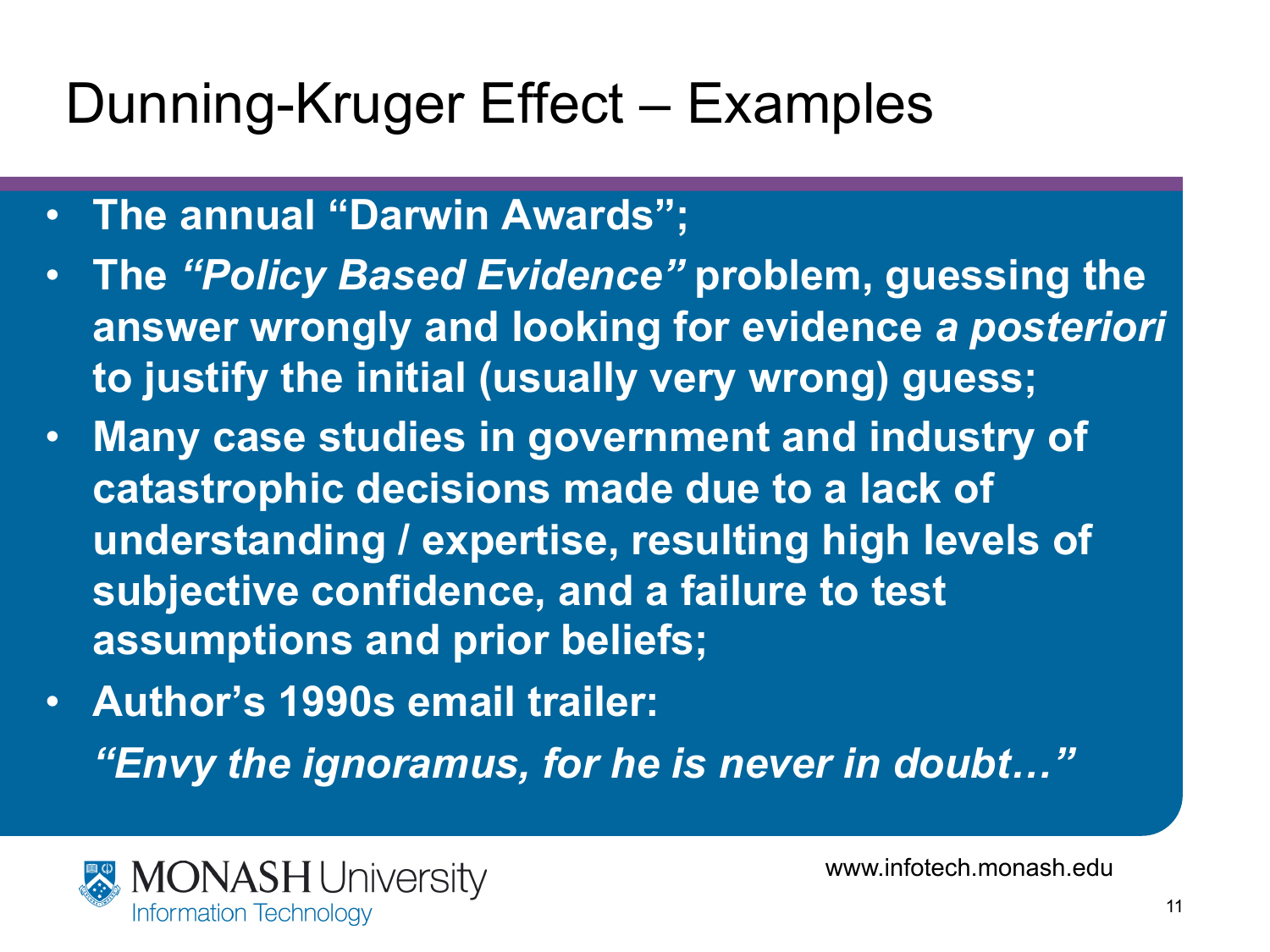#### Postscript: Plato's Apology

*"I am wiser than this man, for neither of us appears to know anything great and good; but he fancies he knows something, although he knows nothing; whereas I, as I do not know anything, so I do not fancy I do. In this trifling particular, then, I appear to be wiser than he, because I do not fancy I know what I do not know."* 

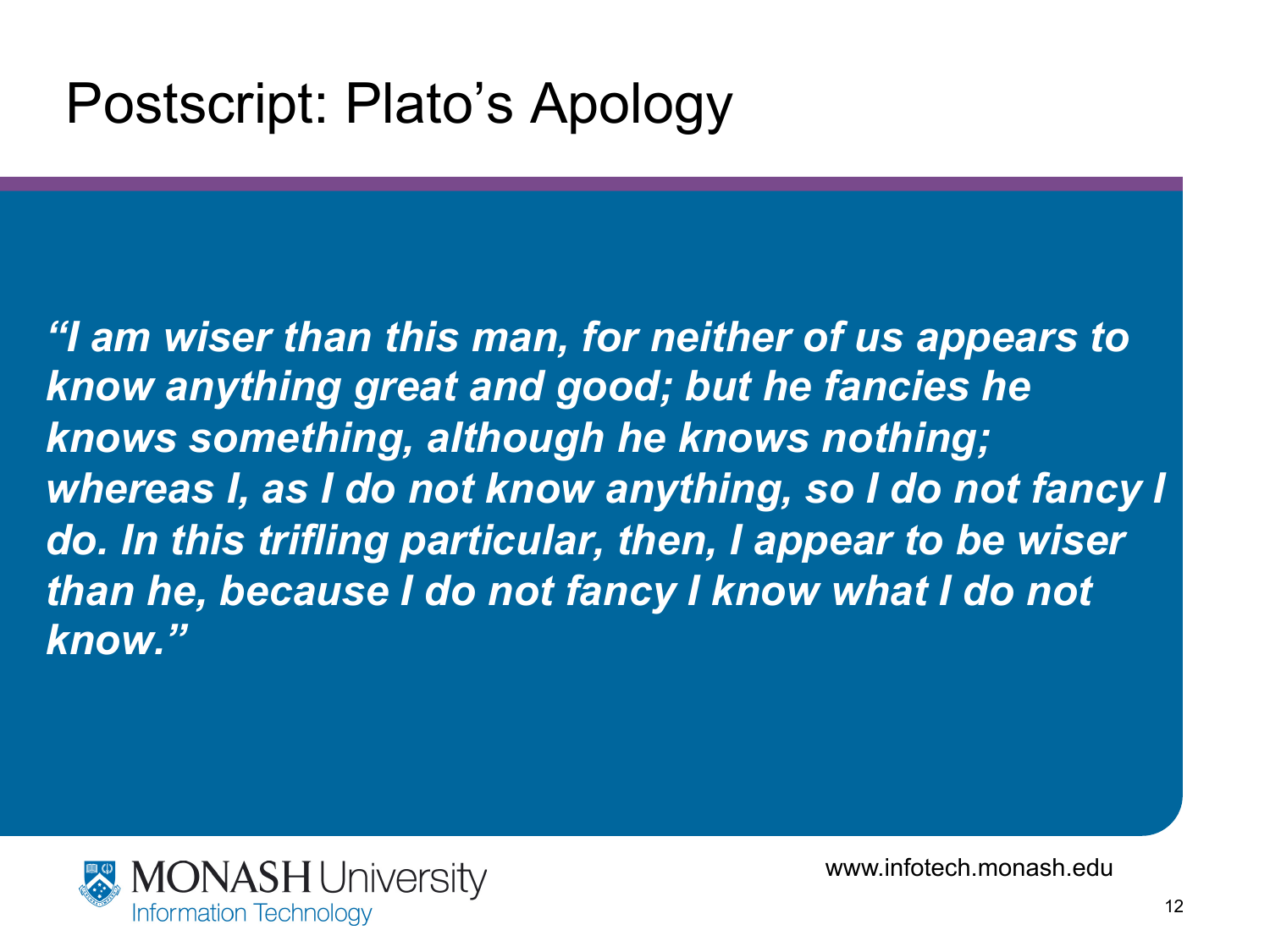*"Groupthink is a psychological phenomenon that occurs within a group of people, in which the desire for harmony or conformity in the group results in an irrational or dysfunctional decision-making outcome. Group members try to minimize conflict and reach a consensus decision without critical evaluation of alternative viewpoints, by actively suppressing dissenting viewpoints, and by isolating themselves from outside influences."* **-** 

**Wikipedia definition of Groupthink**

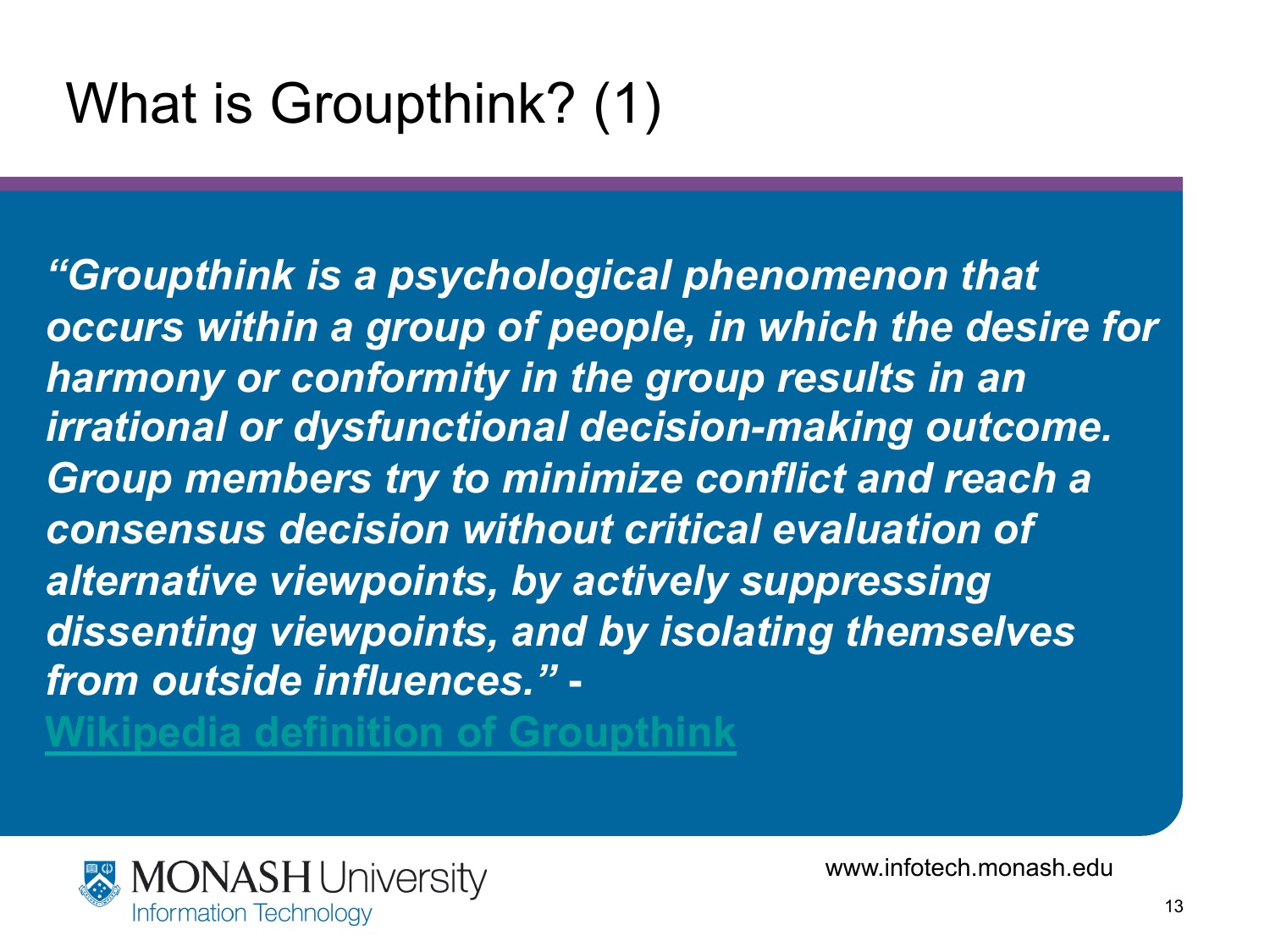# What is Groupthink? (2)

**Janis:** *"I use the term groupthink as a quick and easy way to refer to the mode of thinking that persons engage in when concurrence-seeking becomes so dominant in a cohesive ingroup that it tends to override realistic appraisal of alternative courses of action. Groupthink is a term of the same order as the words in the newspeak vocabulary George Orwell used in his dismaying world of 1984. In that context, groupthink takes on an invidious connotation. Exactly such a connotation is intended, since the term refers to a deterioration in mental efficiency, reality testing and moral judgments as a result of group pressures."* 

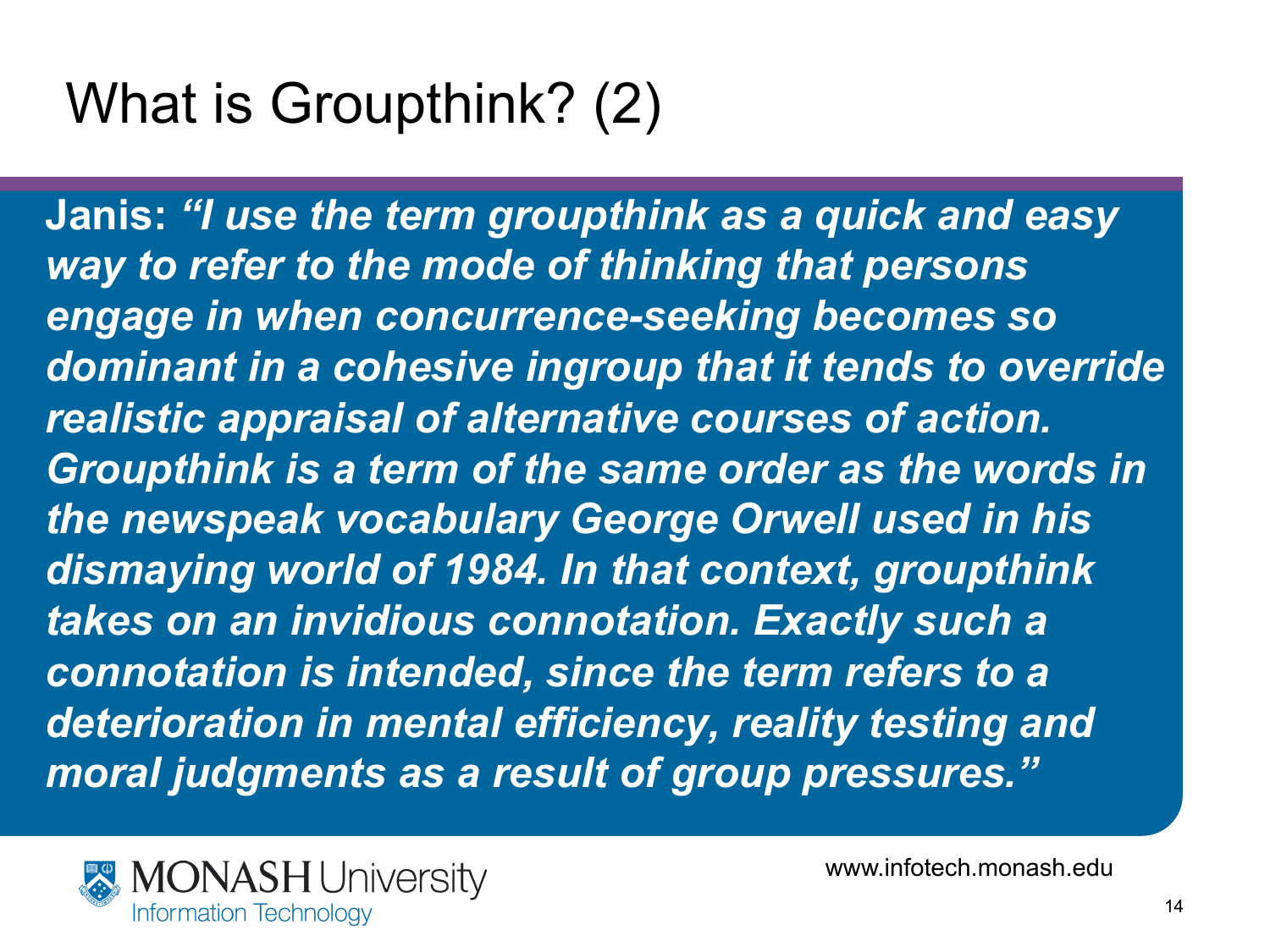# What is Groupthink? (3)

- **Groupthink was first defined by Yale psychologist Irving Janis in a series of 1970s works analysing catastrophic decision failures arising in group decision making activities;**
- **Groupthink remains controversial, with some organisational psychologists and management theorists disputing its existence;**
- **Groupthink does accurately explain many empirically observed problems seen in collective decision activities that result in catastrophic outcomes;**
- **Multiple case studies in the literature.**

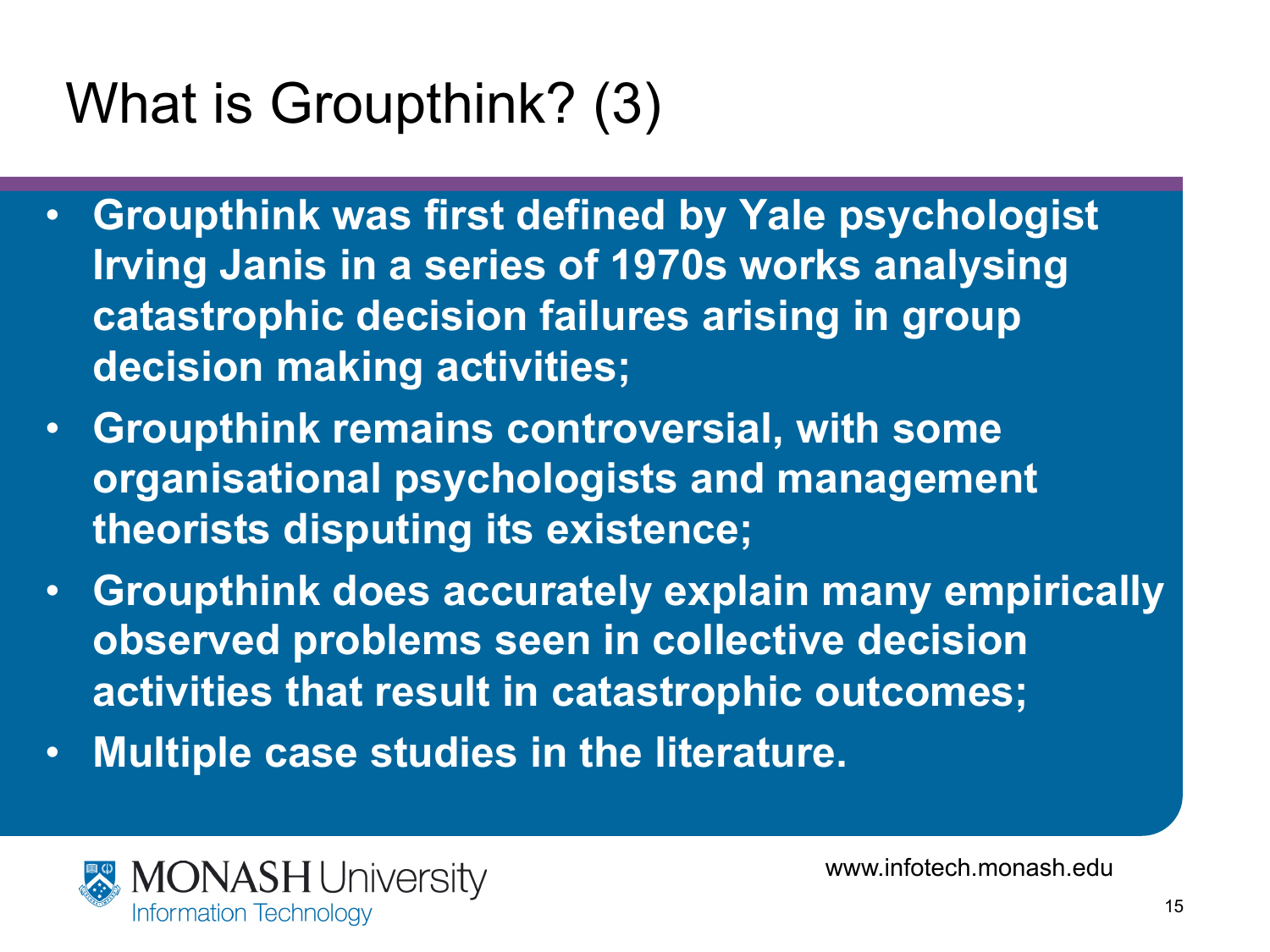# Janis: Eight Symptoms of Groupthink (1)

- **Type I: Overestimations of the group its power and morality:** 
	- 1. Illusions of invulnerability creating excessive optimism and encouraging risk taking.
	- 2. Unquestioned belief in the morality of the group, causing members to ignore the consequences of their actions.

#### • **Type II: Closed-mindedness**

- 3. Rationalizing warnings that might challenge the group's assumptions.
- 4. Stereotyping those who are opposed to the group as weak, evil, biased, spiteful, impotent, or stupid.

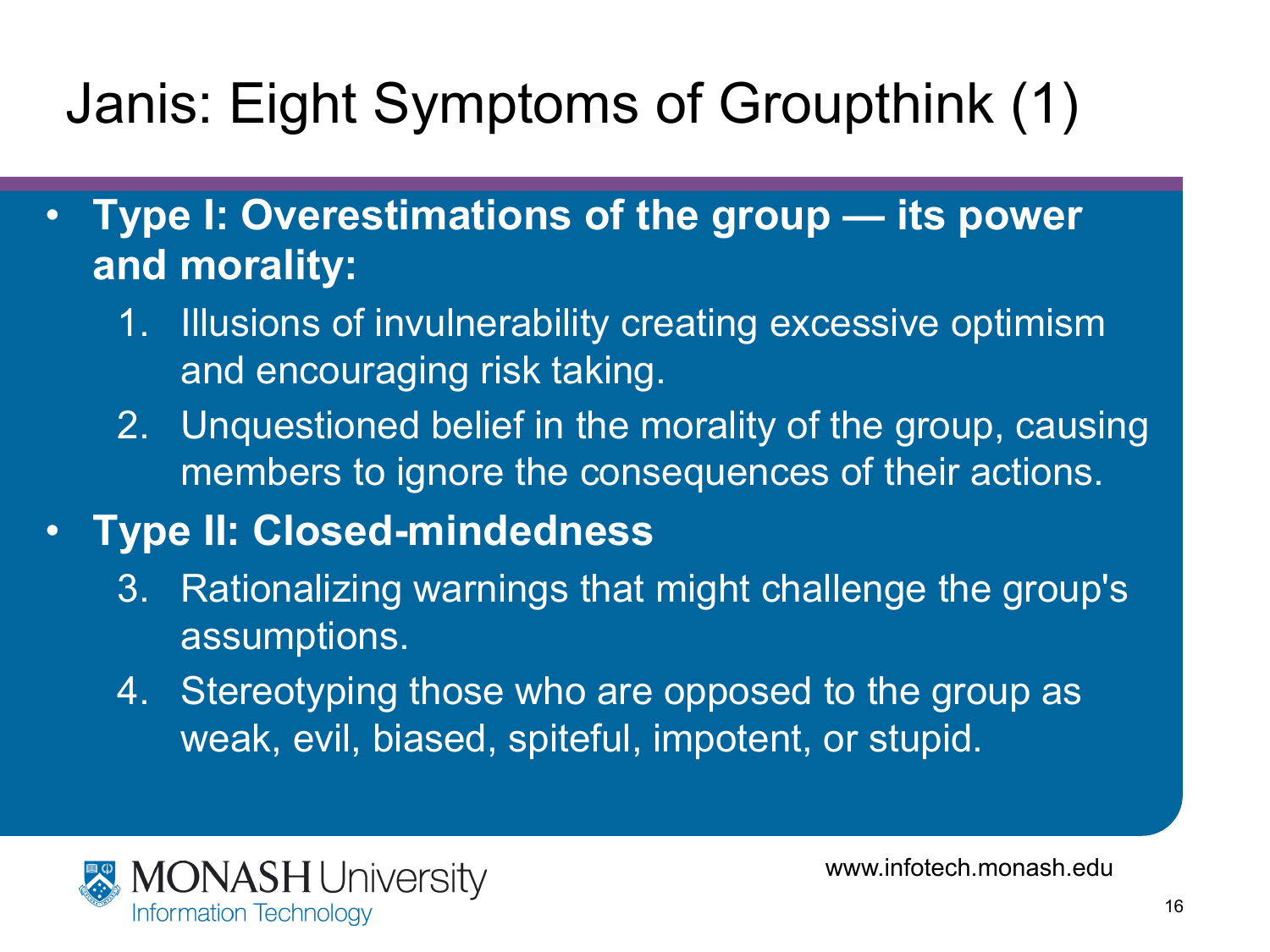# Janis: Eight Symptoms of Groupthink (2)

- **Type III: Pressures toward uniformity** 
	- 5. Self-censorship of ideas that deviate from the apparent group consensus.
	- 6. Illusions of unanimity among group members, silence is viewed as agreement.
	- 7. Direct pressure to conform placed on any member who questions the group, couched in terms of "disloyalty"
	- 8. Mindguards— self-appointed members who shield the group from dissenting information.
- **NB Groupthink is not the same as a group sharing a false belief due to a confirmation bias problem, although such a problem may be part of** *Groupthink***;**

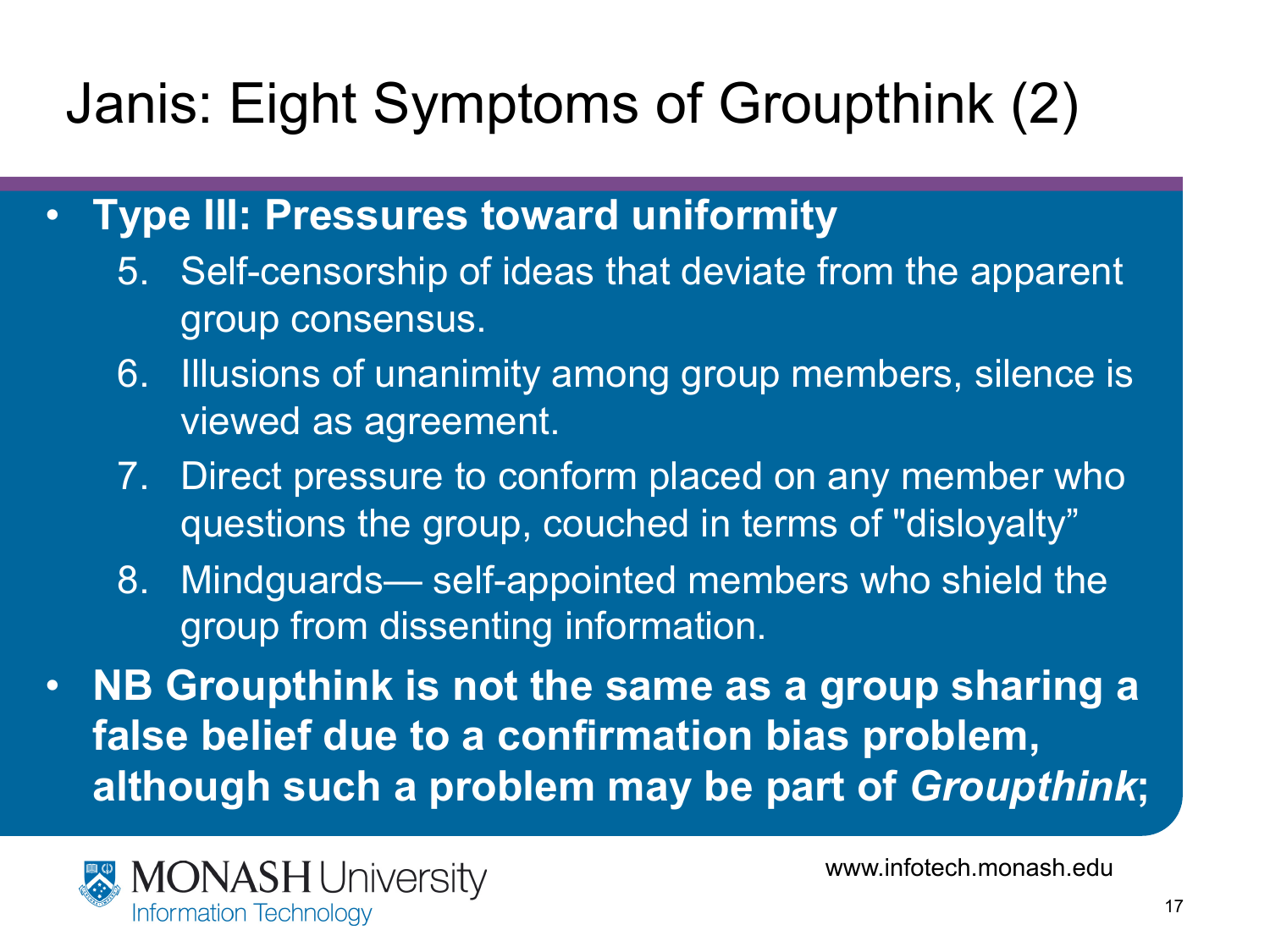# Janis: Antecedents to Groupthink (1)

#### • **High group cohesiveness**

1. deindividuation: group cohesiveness becomes more important than individual freedom of expression

#### • **Structural faults:**

- 2. insulation of the group
- 3. lack of impartial leadership
- 4. lack of norms requiring methodological procedures
- 5. homogeneity of members' social backgrounds and ideology

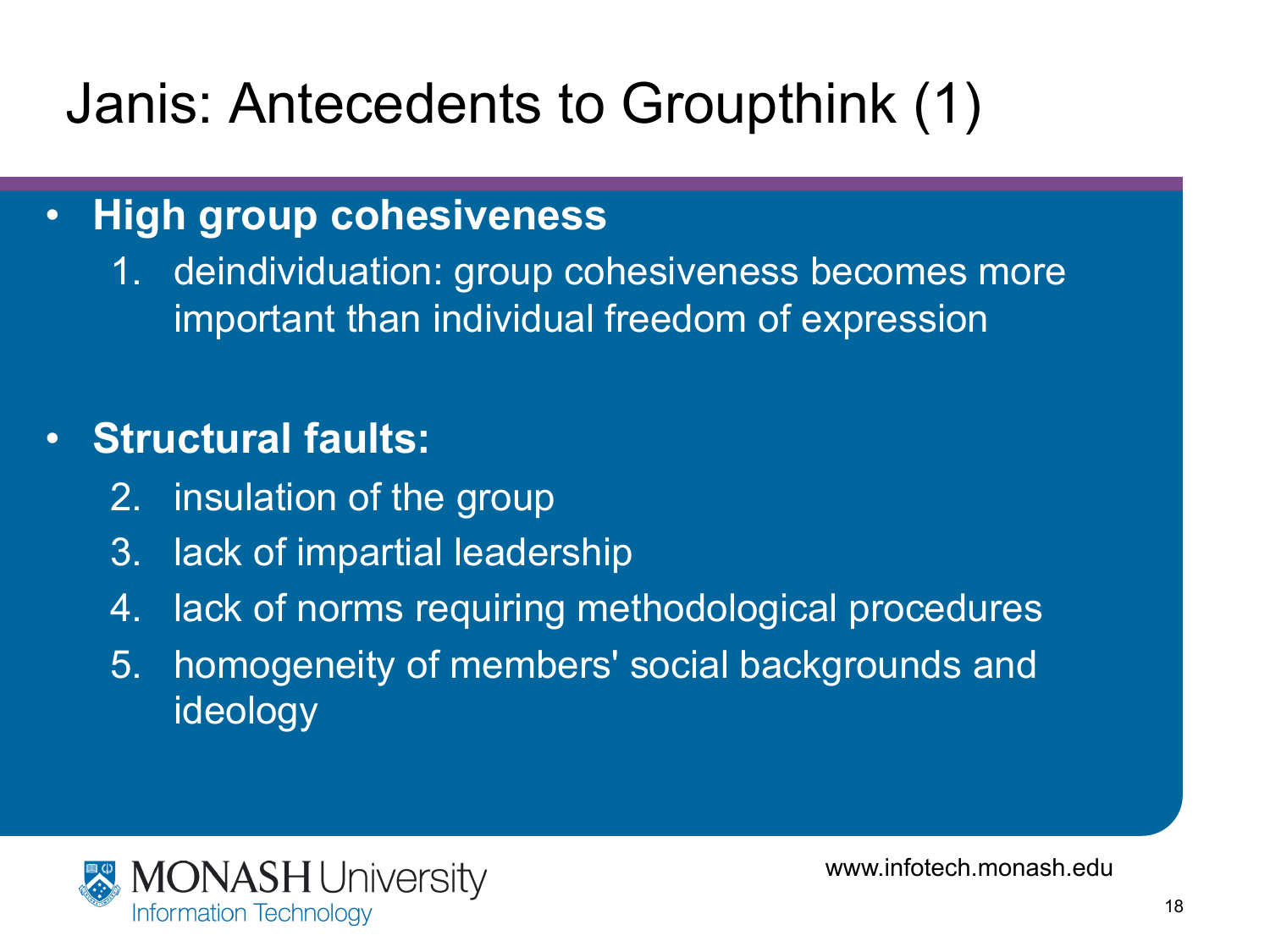# Janis: Antecedents to Groupthink (2)

- **Situational context:** 
	- 6. highly stressful external threats
	- 7. recent failures
	- 8. excessive difficulties on the decision-making task
	- 9. moral dilemmas
- **Critics of the Groupthink theory often observe that instances attributed to Groupthink do not exhibit all of the symptoms and antecedents to Groupthink, or that other explanations equally well explain the outcomes;**
- **False prior beliefs / shared cognitive biases in group decisions can produce similar outcomes;**

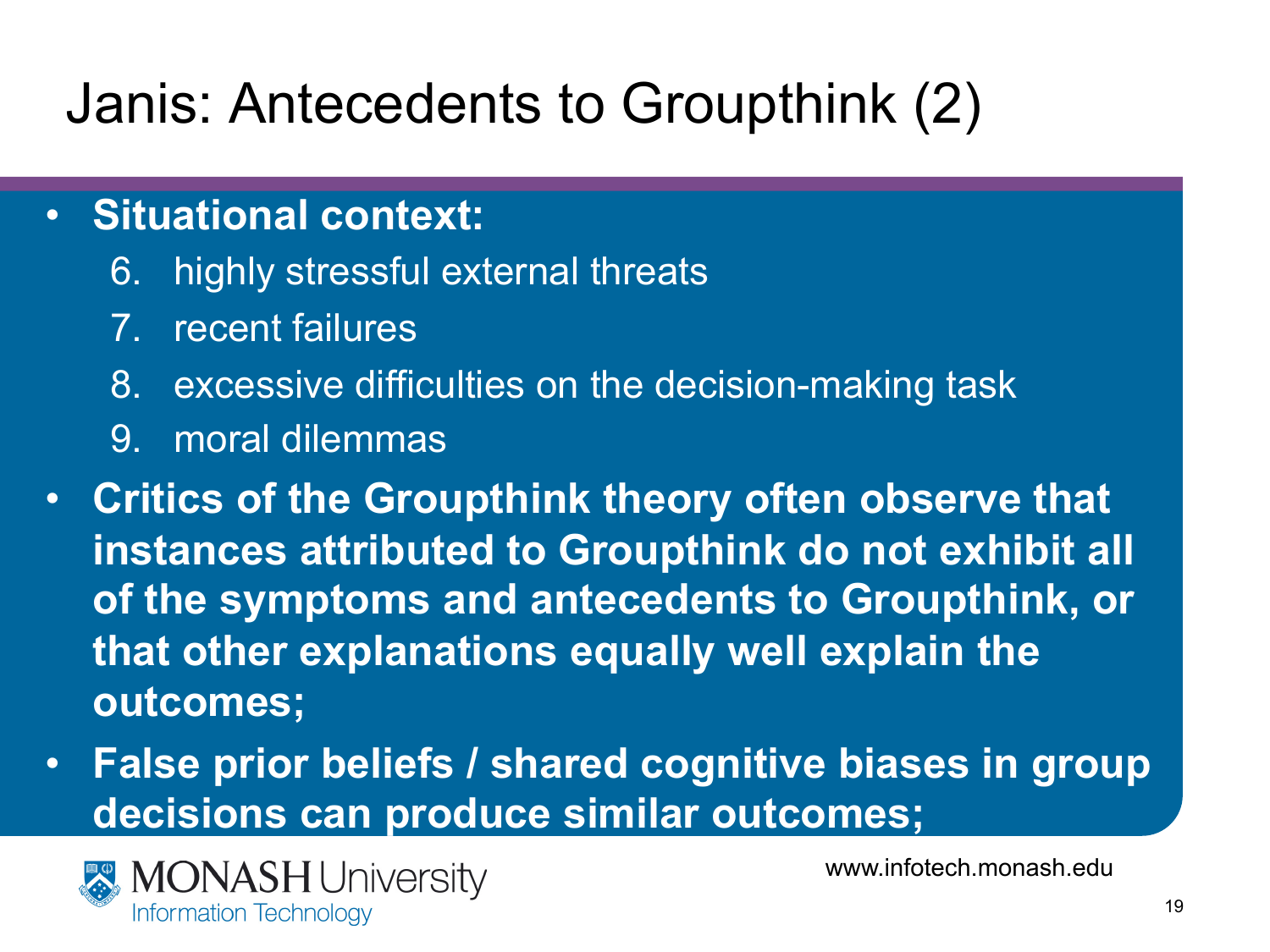# Case Studies of Groupthink (1)

- **Numerous case studies have been produced to justify the Groupthink model:** 
	- 1. Bad political and military decisions;
	- 2. Bad corporate boardroom decisions;
- **There is ongoing controversy about many of the case studies, and the extent to which the symptoms and antecedents actually applied;**
- **Areas not well studied are the effects of Groupthink in design offices, project offices, and development teams specifying or designing products, especially complicated system level products requiring cross disciplinary teamwork;**

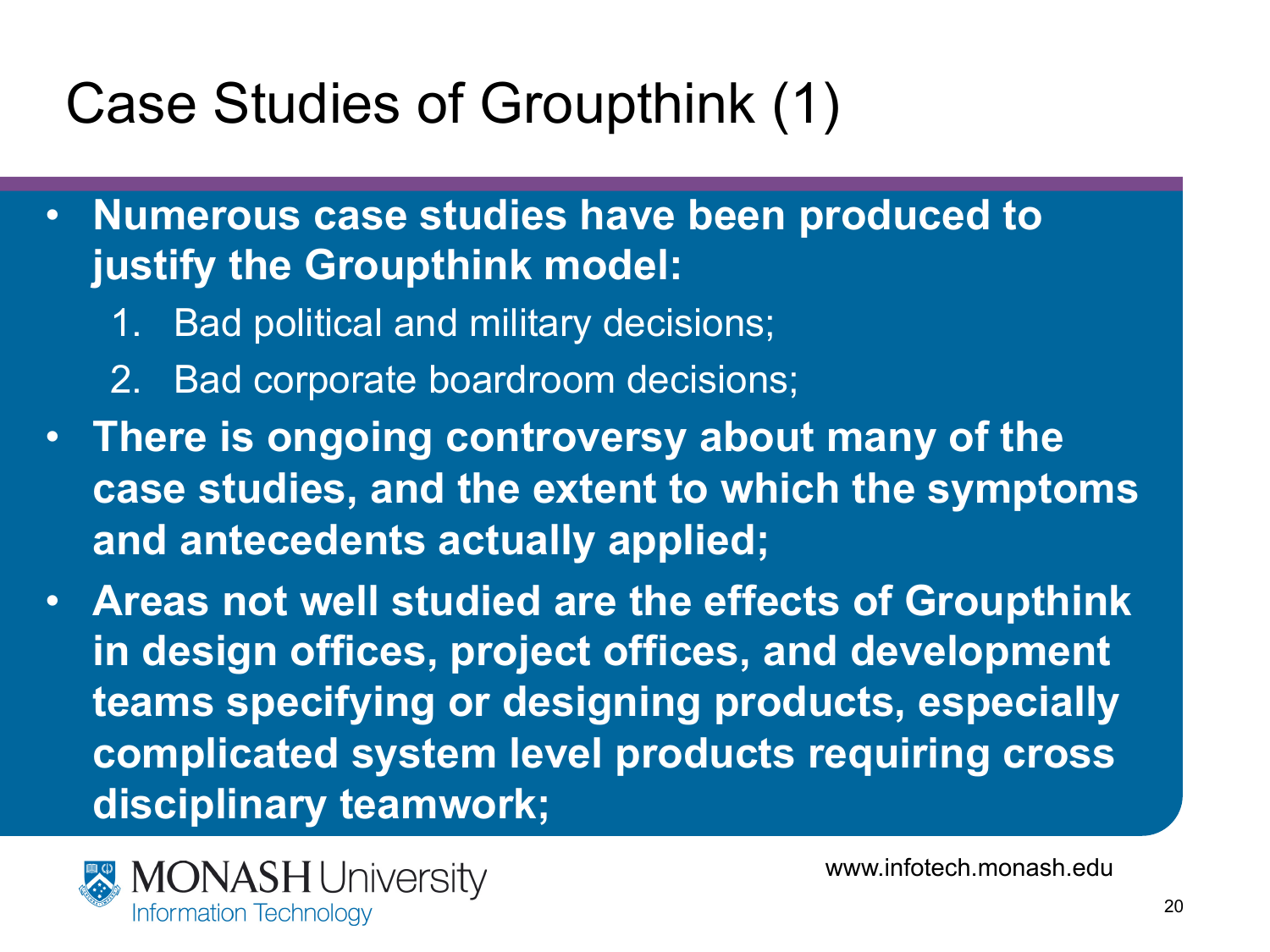#### Turner and Pratkanis Model of Groupthink (1)

- **Turner and Pratkanis have redefined Groupthink around the SIM model:**
- *"…a social identity maintenance model of groupthink that (a) defines groupthink as a collective attempt to maintain a positive image of the group, (b) identifies conditions under which this form of concurrence seeking is likely to occur, (c) parsimoniously explains the equivocal empirical findings on groupthink, and (d) specifies intervention tactics that can mitigate the detrimental consequences of groupthink for group decision outcomes."*

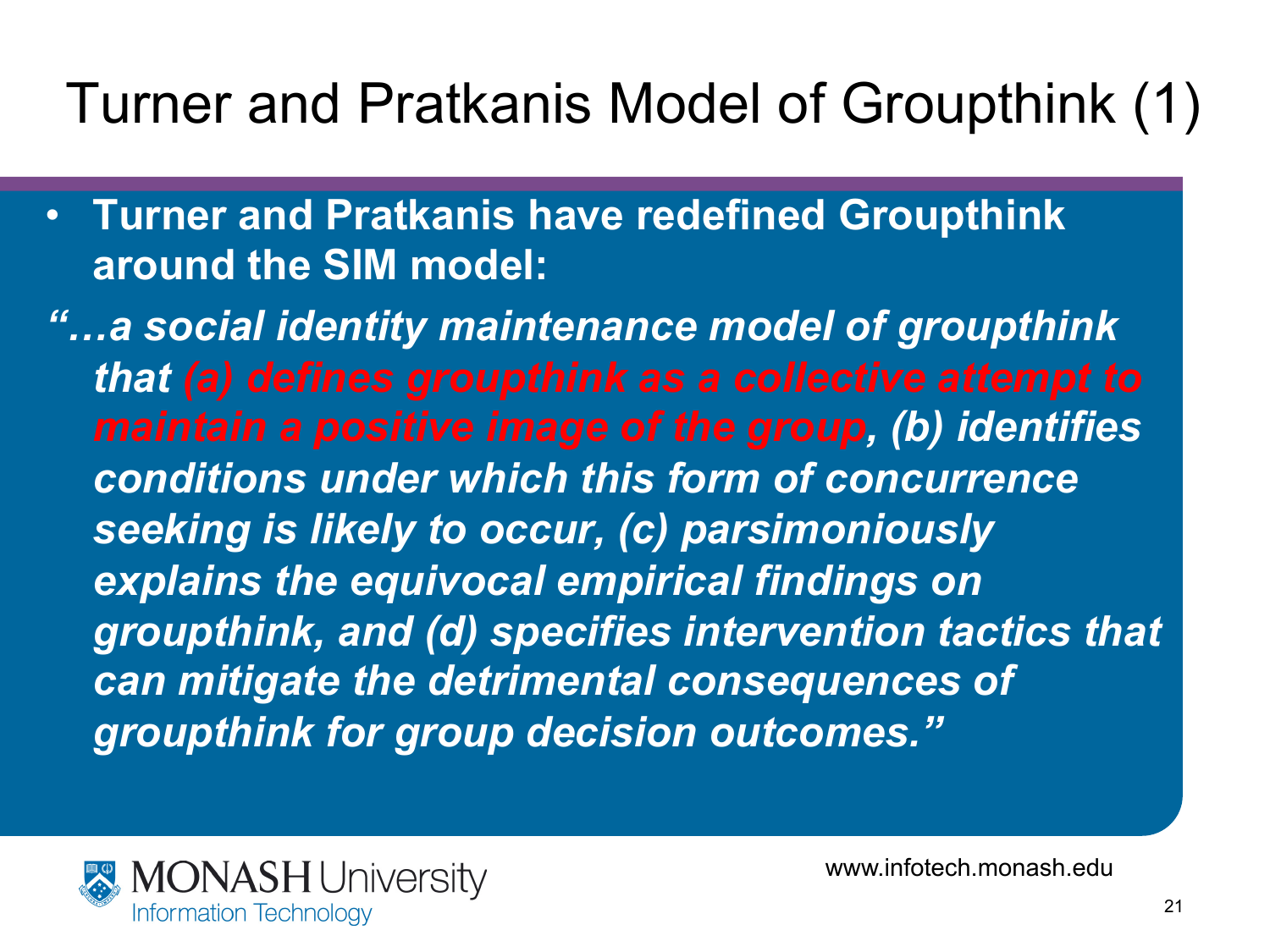#### Turner and Pratkanis Model of Groupthink (2)

- *"The SIM model is consistent with the view that, as Janis (1982) suggests, one outcome of groupthink seems to be a mutual effort among members of the group to maintain emotional equanimity.*
- 
- *Any interventions designed to prevent groupthink must be formulated with an understanding of this motivation for identity protection."*

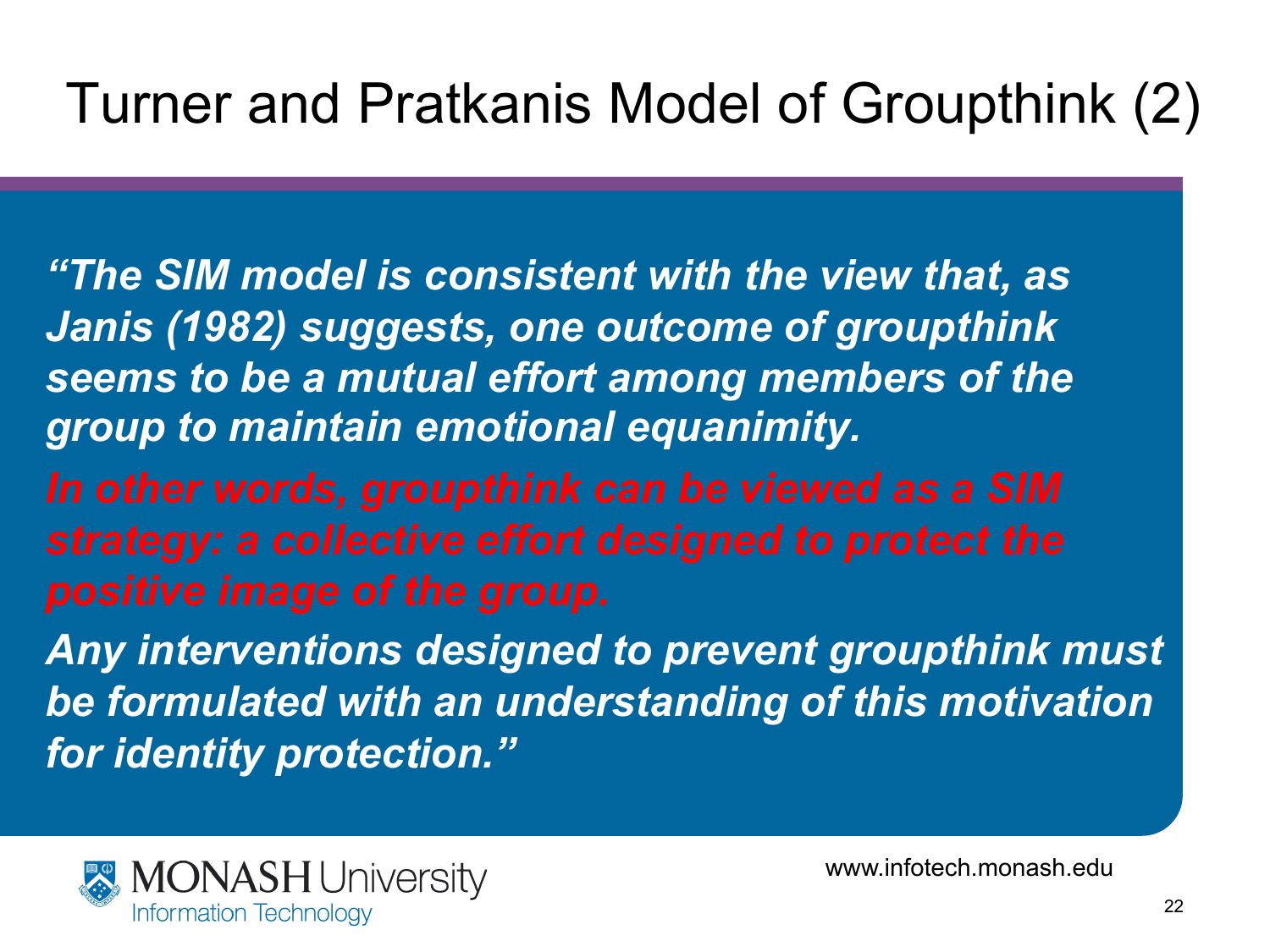#### Turner and Pratkanis Model of Groupthink (3)

- *"According to the SIM model, the prevention of groupthink is predicated on two overall goals: the stimulation of constructive, intellectual conflict and the reduction of social identity maintenance (see Turner & Pratkanis, 1994, 1997).*
- *paramount goal of these interventions.*
- *As groupthink arises from the failure to adequately capitalize on controversy, procedures designed to stimulate conflict are unquestionably applicable.."*

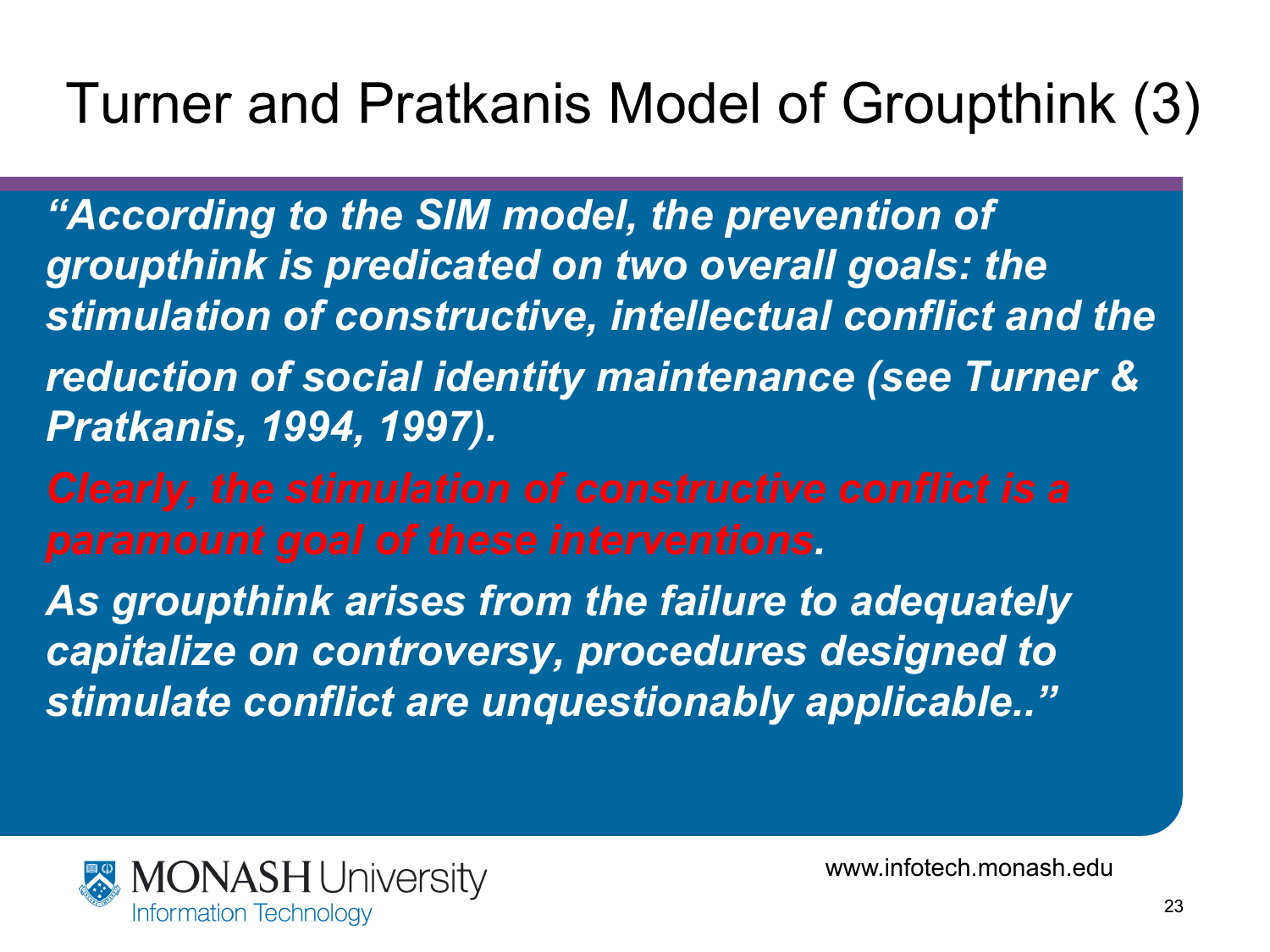#### Turner and Pratkanis Model of Groupthink (4)

*"The social identity maintenance model of groupthink suggests three interventions likely to be capable of diminishing the collective effort directed toward warding off a negative image of the group. These include the provision of an excuse or face-saving playing procedures."* 

• **Turner and Pratkanis argue that putting risks above gains, and mandating role-playing of other stakeholders' perspectives in a group are likely measures able to mitigate Groupthink;**

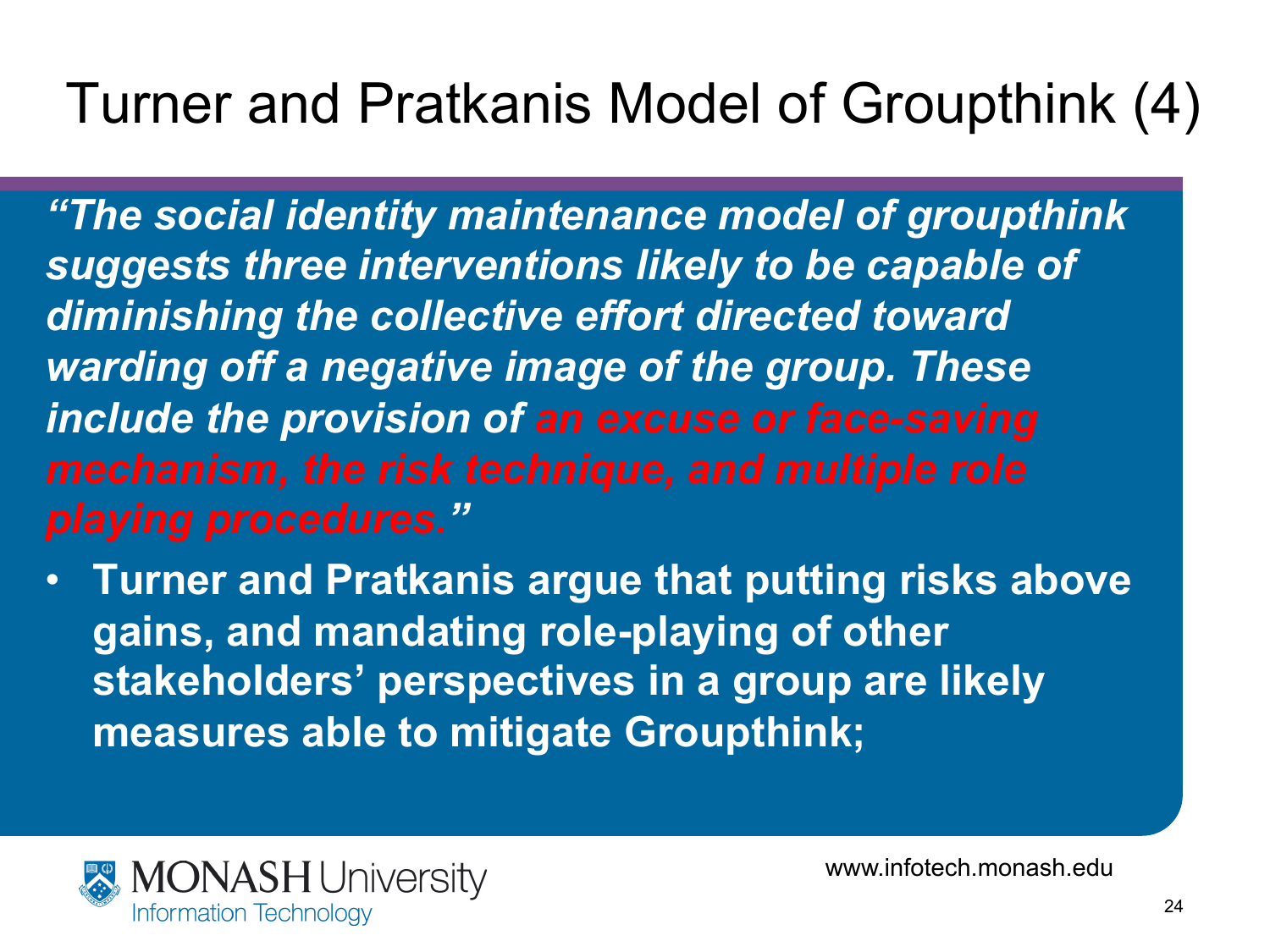#### Prof Jerry B. Harvey's "Abilene Paradox"

- *"Organizations frequently take actions in contradiction to what they really want to do and therefore defeat the very purposes they are trying to achieve."*
- *"The inability to manage agreement, not the inability to manage conflict, is the essential symptom that defines organizations caught in the web of the Abilene Paradox."*
- *"…members fail to accurately communicate their desires and/or beliefs to one another. In fact, they do just the opposite and thereby lead one another into misperceiving the collective reality."*

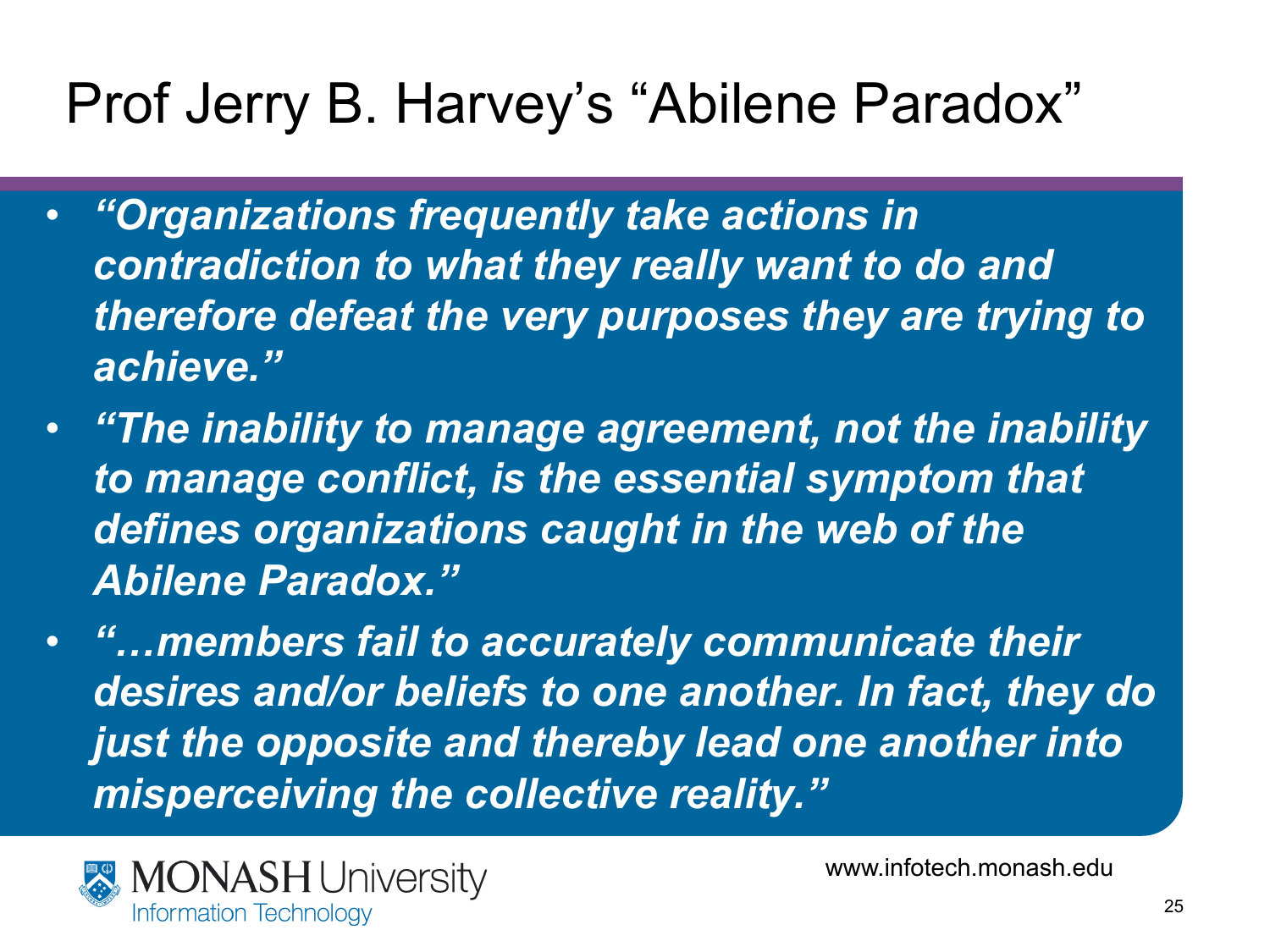# Groupthink vs. Dunning Kruger Effect

- **Groupthink problems arise when groups place criteria other than decision outcomes ahead of the decision outcome, as Turner and Pratkanis argue, the reputation of the group;**
- **The Dunning Kruger effect arises when unskilled individuals** *"do not know what they do not know"***, resulting in inflated confidence levels and catastrophic decisions;**
- 

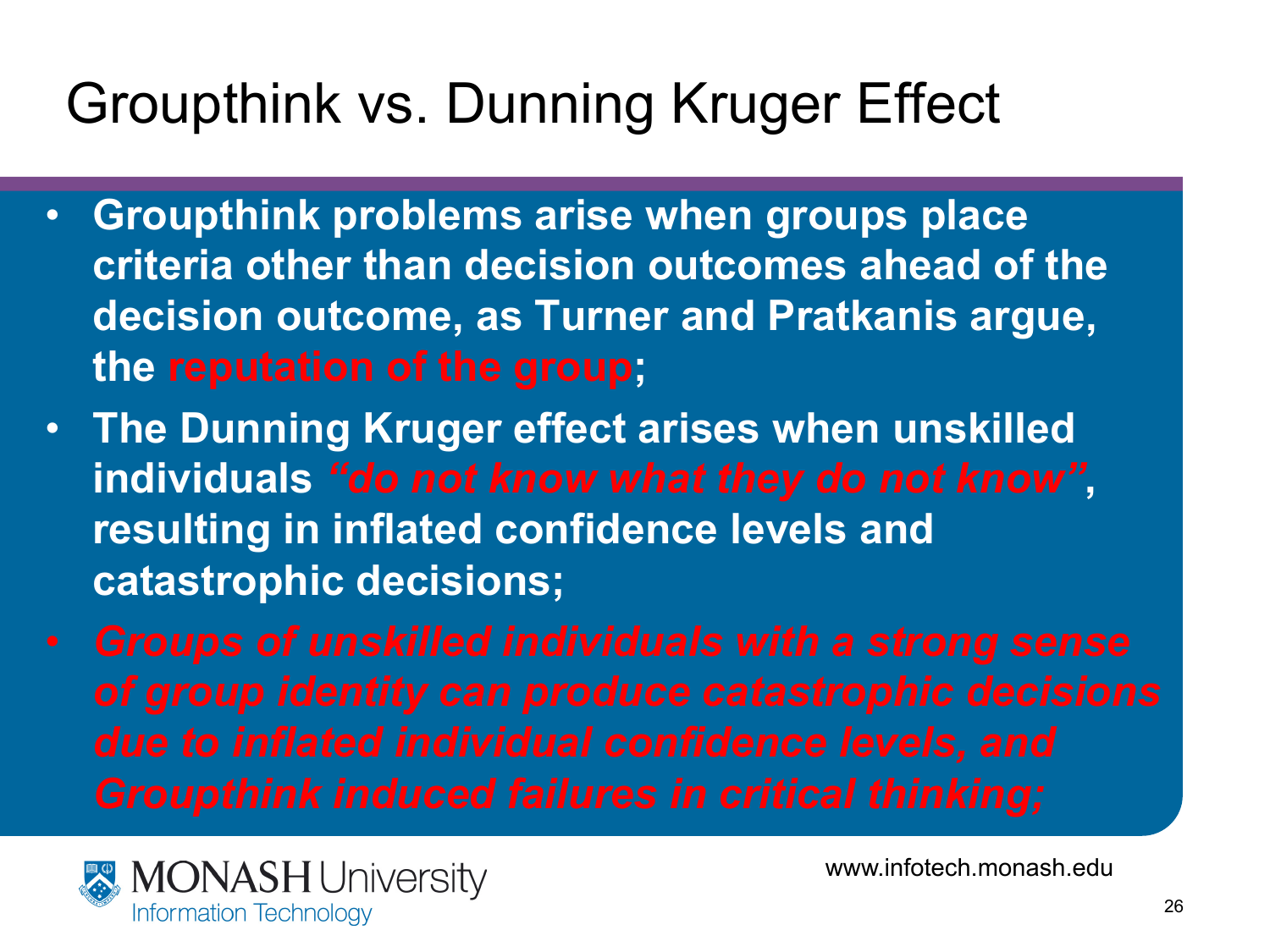#### Postscript: Thatcher on Consensus

*"The process of abandoning all beliefs, principles, values, and policies in search of something in which no one believes, but to which no one objects; the process of avoiding the very issues that have to be solved, merely because you cannot get agreement on the way ahead. What great cause would have been fought and won under the banner: 'I stand for consensus?' "* 

**Baroness Margaret Thatcher, LG, OM, PC, FRS**

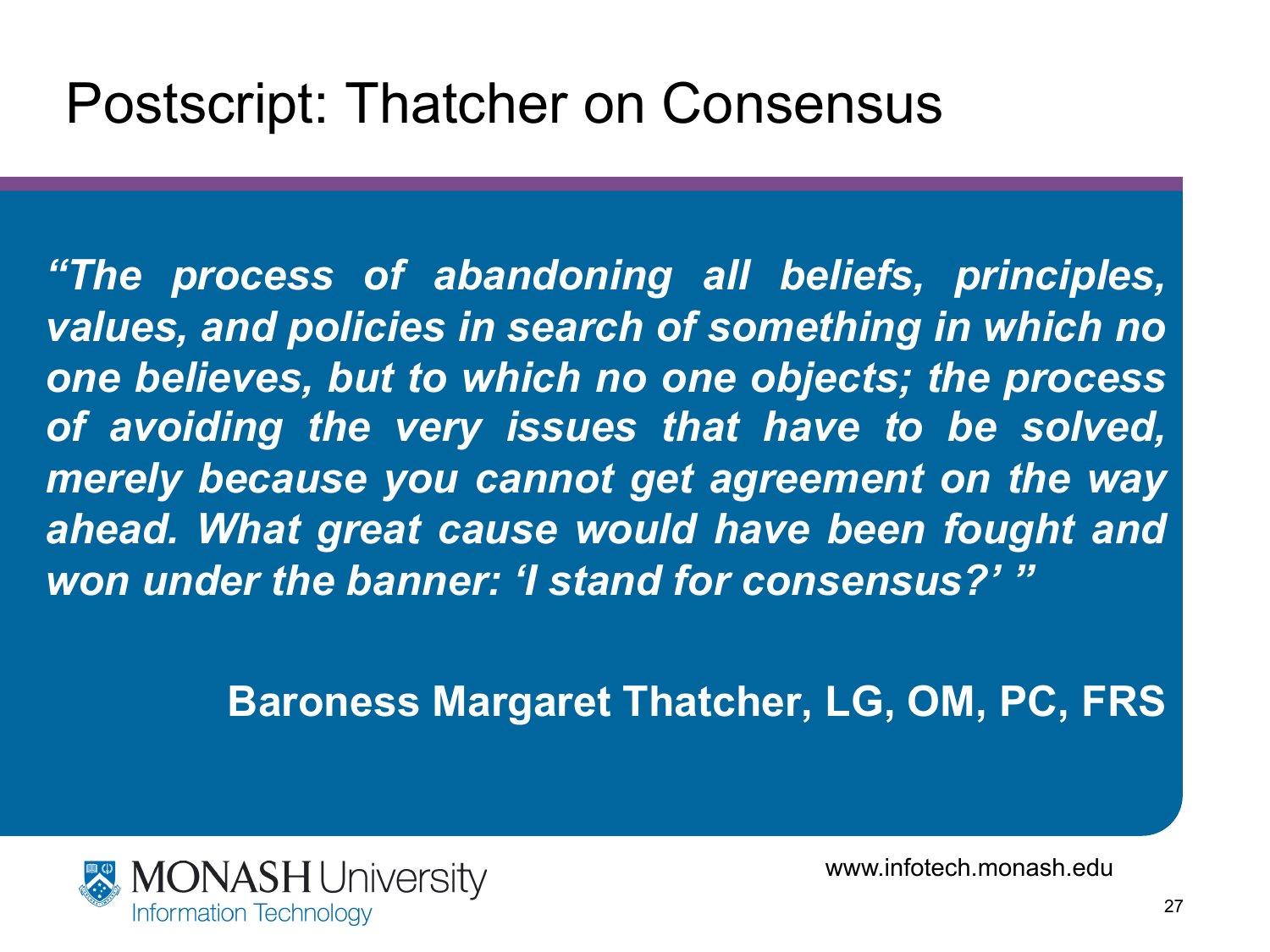# Sources / Reading (1)

- **Kruger, Justin; Dunning, David, Unskilled and unaware of it: How difficulties in recognizing one's own incompetence lead to inflated self-assessments.,** *Journal of Personality and Social Psychology***, Vol 77(6), Dec 1999, 1121-1134;**
- **Dunning, David et al., Why People Fail to Recognize Their Own Incompetence,** *Current Directions in Psychological Science,* **12 (3):** *June 2003,* **83–87;**
- **Dunning, David, We Are All Confident Idiots,** *Pacific Standard***, Oct 27, 2014, URI: http://www.psmag.com/health-and-behavior/confident-**

**idiots-92793;** 

• *Ehrlinger, J,* **Why the unskilled are unaware: Further explorations of (absent) self-insight among the incompetent,**  *Org. Behavior and Hum. Dec. Processes,* **105 (1): 98–121,2008;** 

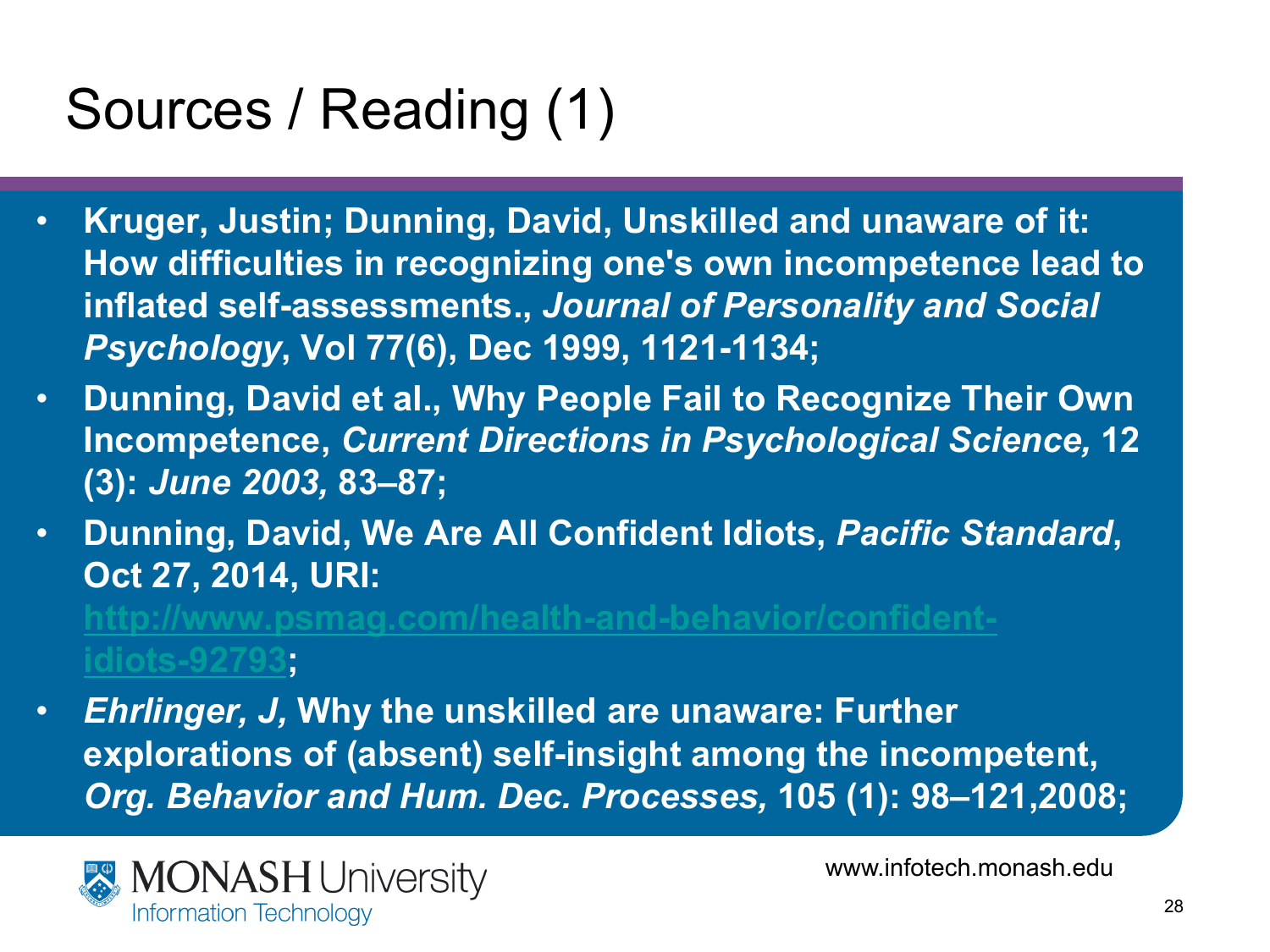# Sources / Reading (2)

- **Burson, K. A., et al., Skilled or unskilled, but still unaware of it: How perceptions of difficulty drive miscalibration in relative comparisons,** *Journal of Personality and Soc. Psych.***, Vol 90(1), Jan 2006, 60-77;**
- **Janis, Irving.** *Victims of Groupthink: a Psychological Study of Foreign-Policy Decisions and Fiascoes,* **Boston: Houghton Mifflin. 1972 IS**
- **Cain, S., The Rise of the New Groupthink, New York Times, January 15, 2012, URI: http://www.nytimes.com/2012/01/15/opinion/sunday/the-rise-ofthe-new-groupthink.html?\_r=0 ;**
- **Plous, Scott,** *The Psychology of Judgment and Decision Making,* **McGraw-Hill Education, Jan.,1993;**